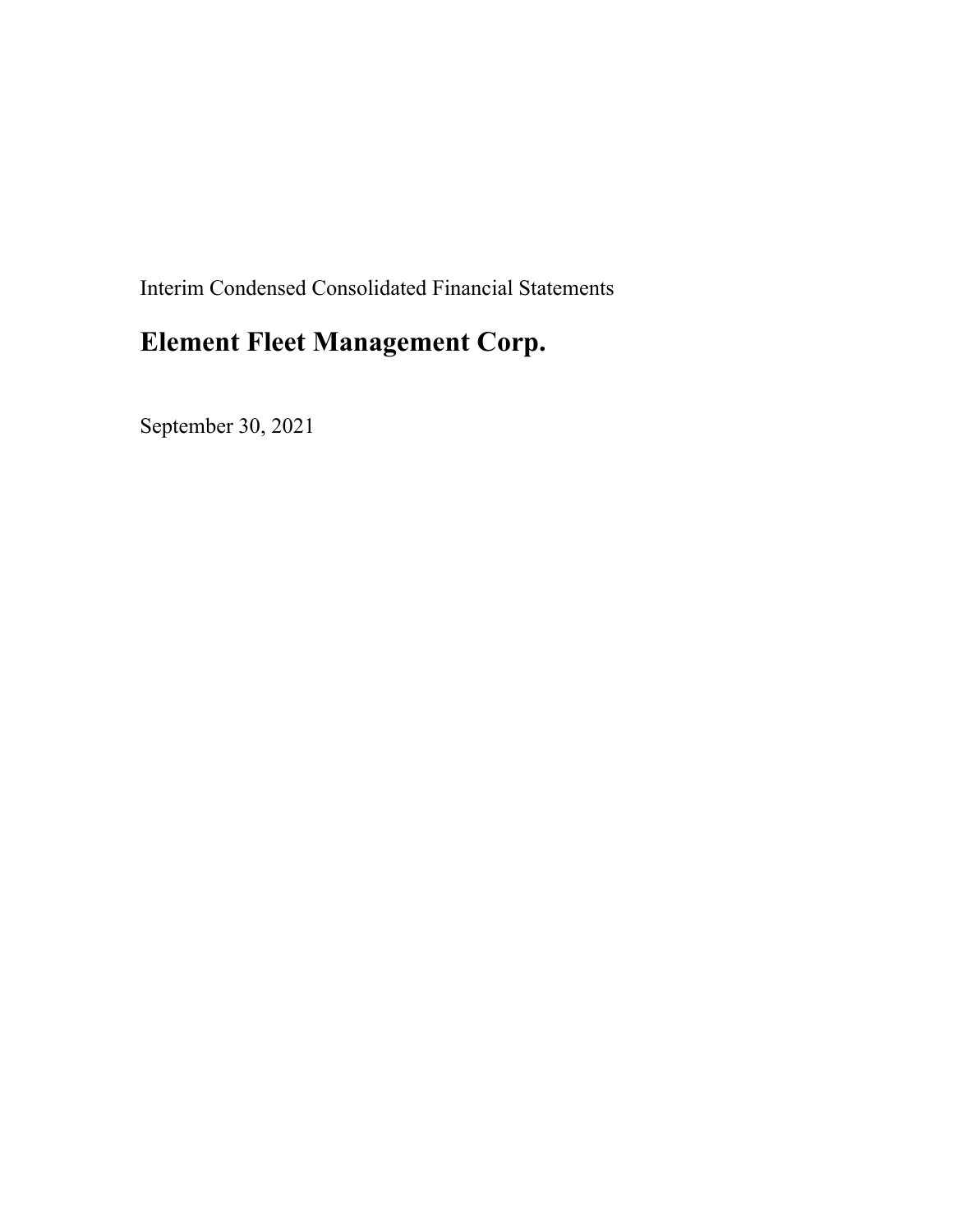### **INTERIM CONDENSED CONSOLIDATED STATEMENTS OF FINANCIAL POSITION**

(unaudited, in thousands of Canadian dollars)

|                                                     | As at                 | As at                |
|-----------------------------------------------------|-----------------------|----------------------|
|                                                     | September 30,<br>2021 | December 31.<br>2020 |
|                                                     | \$                    | \$                   |
| <b>ASSETS</b>                                       |                       |                      |
| Cash                                                | 103,771               | 8,789                |
| Restricted funds (note 6)                           | 344,120               | 388,978              |
| Finance receivables (note 3 and 16)                 | 7,680,976             | 9,561,622            |
| Equipment under operating leases (note 4)           | 2,224,870             | 2,157,227            |
| Accounts receivable and other assets                | 173,119               | 226,952              |
| Derivative financial instruments (note 16)          | 21,196                | 53,629               |
| Property, equipment and leasehold improvements, net | 97,623                | 112,352              |
| Intangible assets, net                              | 822,457               | 814,378              |
| Deferred tax assets                                 | 415,351               | 444,120              |
| Goodwill                                            | 1,221,995             | 1,223,341            |
|                                                     | 13,105,478            | 14,991,388           |
| <b>LIABILITIES AND SHAREHOLDERS' EQUITY</b>         |                       |                      |
| <b>Liabilities</b>                                  |                       |                      |
| Accounts payable and accrued liabilities            | 1,003,874             | 1,062,610            |
| Derivative financial instruments (note 16)          | 30,590                | 68,282               |
| Borrowings (note 6)                                 | 8,335,704             | 9,864,336            |
| Convertible debentures (note 7 and 16)              | 157,842               | 154,267              |
| Deferred tax liabilities                            | 77,238                | 57,776               |
|                                                     | 9,605,248             | 11,207,271           |
| Shareholders' equity (note 8)                       | 3,500,230             | 3,784,117            |
|                                                     | 13,105,478            | 14,991,388           |

*See accompanying notes*

On behalf of the Board:

Hemon J.

Director Director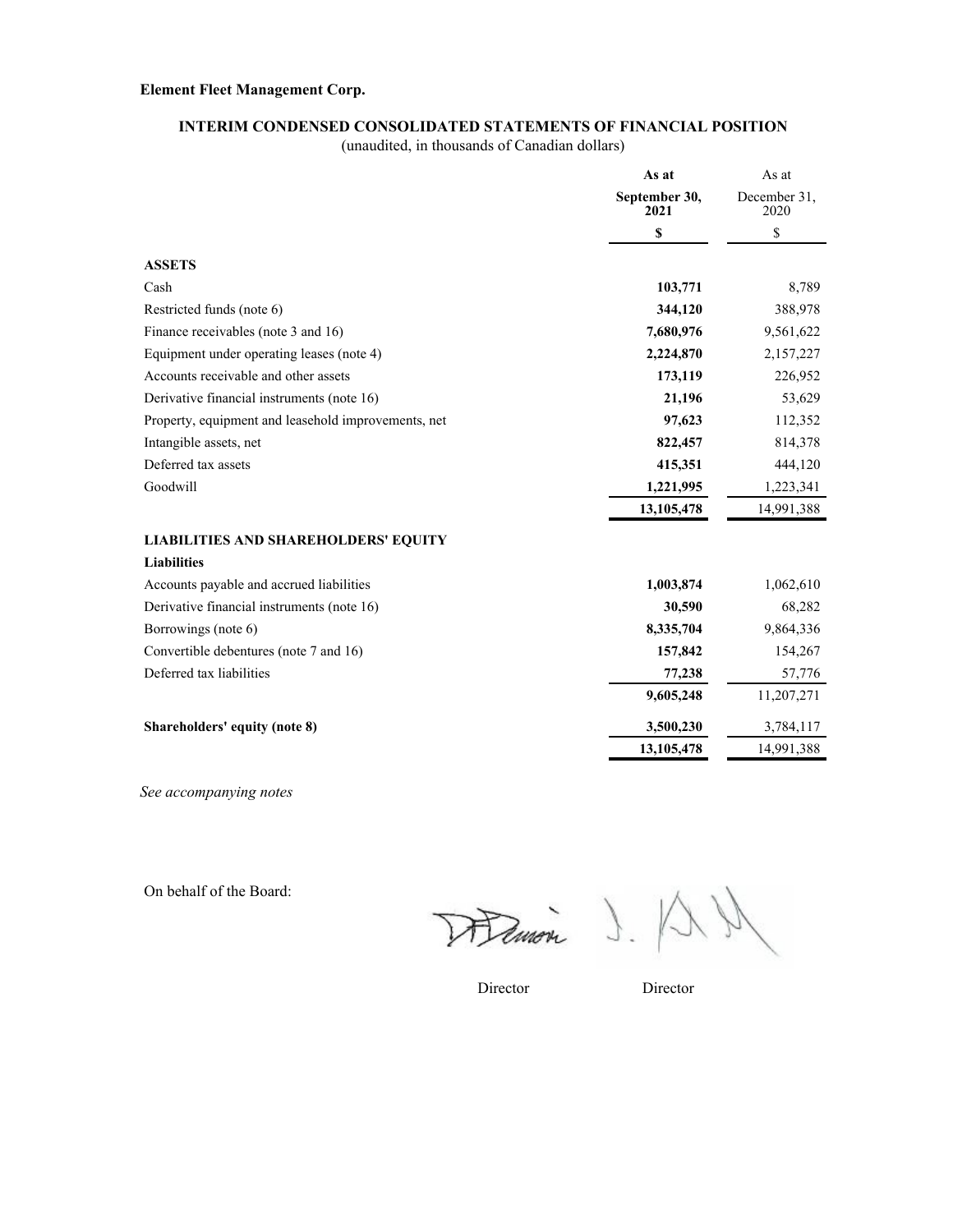### **INTERIM CONDENSED CONSOLIDATED STATEMENTS OF OPERATIONS**

(unaudited, in thousands of Canadian dollars, except for per share amounts)

|                                                                   | Three-month<br>period ended<br>September 30,<br>2021 | Three-month<br>period ended<br>September 30,<br>2020 |
|-------------------------------------------------------------------|------------------------------------------------------|------------------------------------------------------|
|                                                                   | \$                                                   | \$                                                   |
| <b>NET REVENUE</b>                                                |                                                      |                                                      |
| Interest income, net (note 10)                                    | 91,119                                               | 122,100                                              |
| Rental revenue and other (note 10)                                | 175,044                                              | 159,381                                              |
| Depreciation of equipment under operating leases (notes 4 and 10) | (110, 230)                                           | (104,908)                                            |
|                                                                   | 155,933                                              | 176,573                                              |
| Interest expense                                                  | 46,605                                               | 73,301                                               |
| Net financing revenue                                             | 109,328                                              | 103,272                                              |
| Fleet service revenue (note 10)                                   | 133,042                                              | 135,488                                              |
| Direct costs of fixed rate service contracts (note 10)            | (11,967)                                             | (10,754)                                             |
| Servicing income, net                                             | 121,075                                              | 124,734                                              |
| Syndication revenue, net (note 10 and 18)                         | 13,937                                               | 15,246                                               |
| Net revenue                                                       | 244,340                                              | 243,252                                              |
| <b>OPERATING EXPENSES</b>                                         |                                                      |                                                      |
| Salaries, wages and benefits                                      | 78,493                                               | 74,910                                               |
| General and administrative expenses                               | 24,355                                               | 28,789                                               |
| Depreciation and amortization (note 15)                           | 15,866                                               | 10,568                                               |
| Amortization of convertible debenture discount (note 7)           | 903                                                  | 843                                                  |
| Share-based compensation (note 9)                                 | 5,086                                                | 5,591                                                |
|                                                                   | 124,703                                              | 120,701                                              |
| <b>OTHER EXPENSES</b>                                             |                                                      |                                                      |
| Amortization of intangible assets from acquisitions               | 8,862                                                | 9,338                                                |
| Restructuring and transformation costs (note 17)                  |                                                      | 24,213                                               |
| (Gain) loss on investments                                        | (2,776)                                              | 710                                                  |
| Income before income taxes from operations                        | 113,551                                              | 88,290                                               |
| Provision for income taxes (note 11)                              | 28,610                                               | 17,512                                               |
| Net income for the period                                         | 84,941                                               | 70,778                                               |
| Basic earnings per share (note 12)                                | 0.18<br>S                                            | \$<br>0.14                                           |
| Diluted earnings per share (note 12)                              | \$<br>0.18                                           | \$<br>0.14                                           |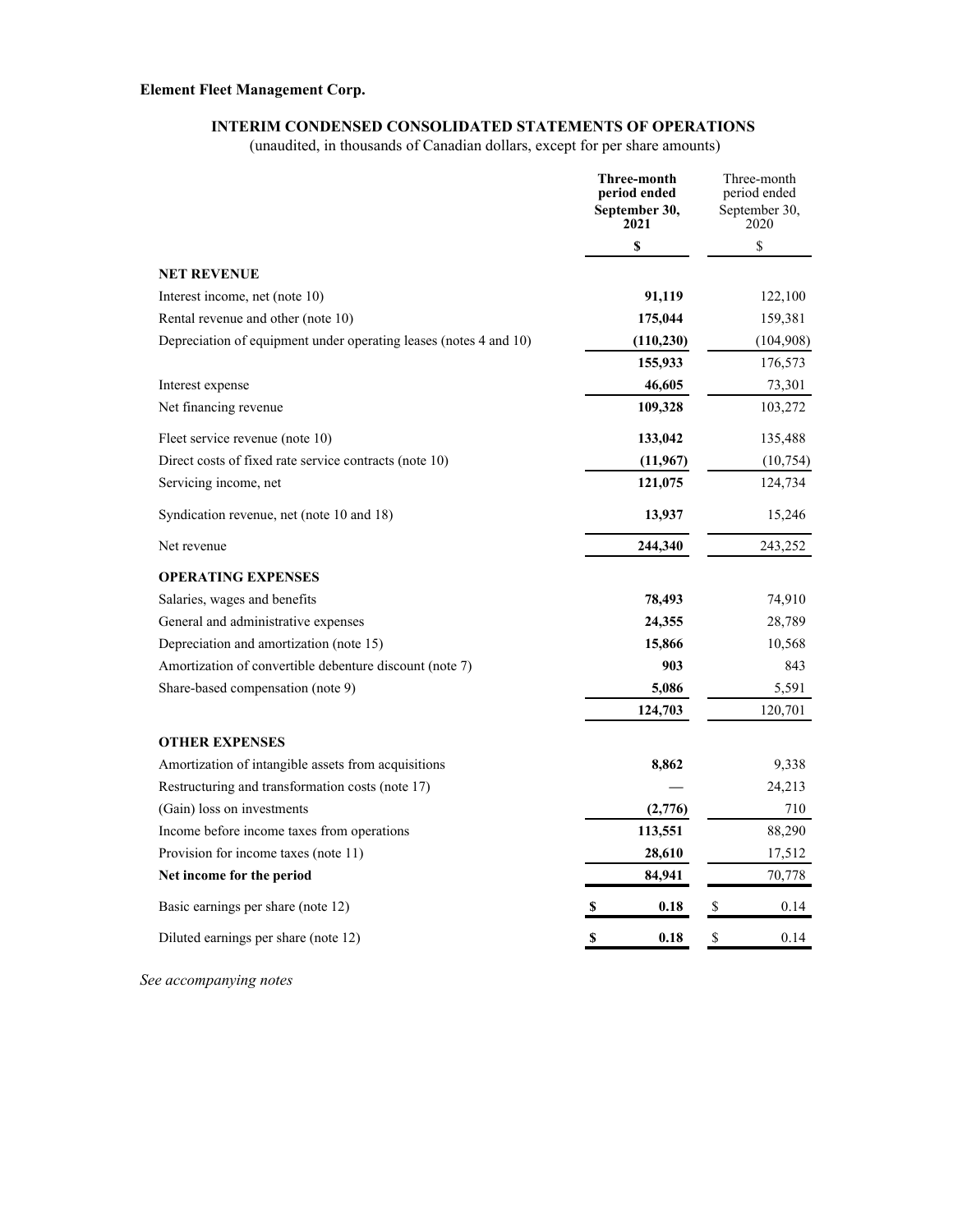### **INTERIM CONDENSED CONSOLIDATED STATEMENTS OF OPERATIONS**

(unaudited, in thousands of Canadian dollars, except for per share amounts)

|                                                                   |   | Nine-month<br>period ended<br>September 30,<br>2021 |                           | Nine-month<br>period ended<br>September 30,<br>2020 |
|-------------------------------------------------------------------|---|-----------------------------------------------------|---------------------------|-----------------------------------------------------|
|                                                                   |   | \$                                                  |                           | \$                                                  |
| <b>NET REVENUE</b>                                                |   |                                                     |                           |                                                     |
| Interest income, net (note 10)                                    |   | 288,330                                             |                           | 403,490                                             |
| Rental revenue and other (note 10)                                |   | 521,469                                             |                           | 481,833                                             |
| Depreciation of equipment under operating leases (notes 4 and 10) |   | (331,775)                                           |                           | (319,099)                                           |
|                                                                   |   | 478,024                                             |                           | 566,224                                             |
| Interest expense                                                  |   | 148,324                                             |                           | 266,992                                             |
| Net financing revenue                                             |   | 329,700                                             |                           | 299,232                                             |
| Fleet service revenue (note 10)                                   |   | 381,531                                             |                           | 396,227                                             |
| Direct costs of fixed rate service contracts (note 10)            |   | (32, 782)                                           |                           | (31, 131)                                           |
| Servicing income, net                                             |   | 348,749                                             |                           | 365,096                                             |
| Syndication revenue, net (note 10)                                |   | 49,891                                              |                           | 51,666                                              |
| Net revenue                                                       |   | 728,340                                             |                           | 715,994                                             |
| <b>OPERATING EXPENSES</b>                                         |   |                                                     |                           |                                                     |
| Salaries, wages and benefits                                      |   | 224,772                                             |                           | 225,239                                             |
| General and administrative expenses                               |   | 77,327                                              |                           | 89,170                                              |
| Depreciation and amortization (note 15)                           |   | 36,802                                              |                           | 32,134                                              |
| Amortization of convertible debenture discount (note 7)           |   | 2,662                                               |                           | 5,401                                               |
| Share-based compensation (note 9)                                 |   | 17,837                                              |                           | 15,455                                              |
|                                                                   |   | 359,400                                             |                           | 367,399                                             |
| DISPOSITION OF 19TH CAPITAL                                       |   |                                                     |                           |                                                     |
| Gain on settlement of debt (note 5)                               |   |                                                     |                           | 38,580                                              |
| Loss on sale of assets (note 5)                                   |   |                                                     |                           | (52, 442)                                           |
| Net loss on disposition                                           |   |                                                     |                           | (13,862)                                            |
| <b>OTHER EXPENSES</b>                                             |   |                                                     |                           |                                                     |
| Amortization of intangible assets from acquisitions               |   | 26,442                                              |                           | 29,221                                              |
| Restructuring and transformation costs (note 17)                  |   |                                                     |                           | 57,871                                              |
| (Gain) loss on investments                                        |   | (6,214)                                             |                           | 764                                                 |
| Income before income taxes from operations                        |   | 348,712                                             |                           | 246,877                                             |
| Provision for income taxes (note 11)                              |   | 87,370                                              |                           | 38,147                                              |
| Net income for the period                                         |   | 261,342                                             |                           | 208,730                                             |
| Basic earnings per share (note 12)                                | S | 0.55                                                | \$                        | 0.40                                                |
| Diluted earnings per share (note 12)                              | S | 0.54                                                | $\boldsymbol{\mathsf{S}}$ | 0.40                                                |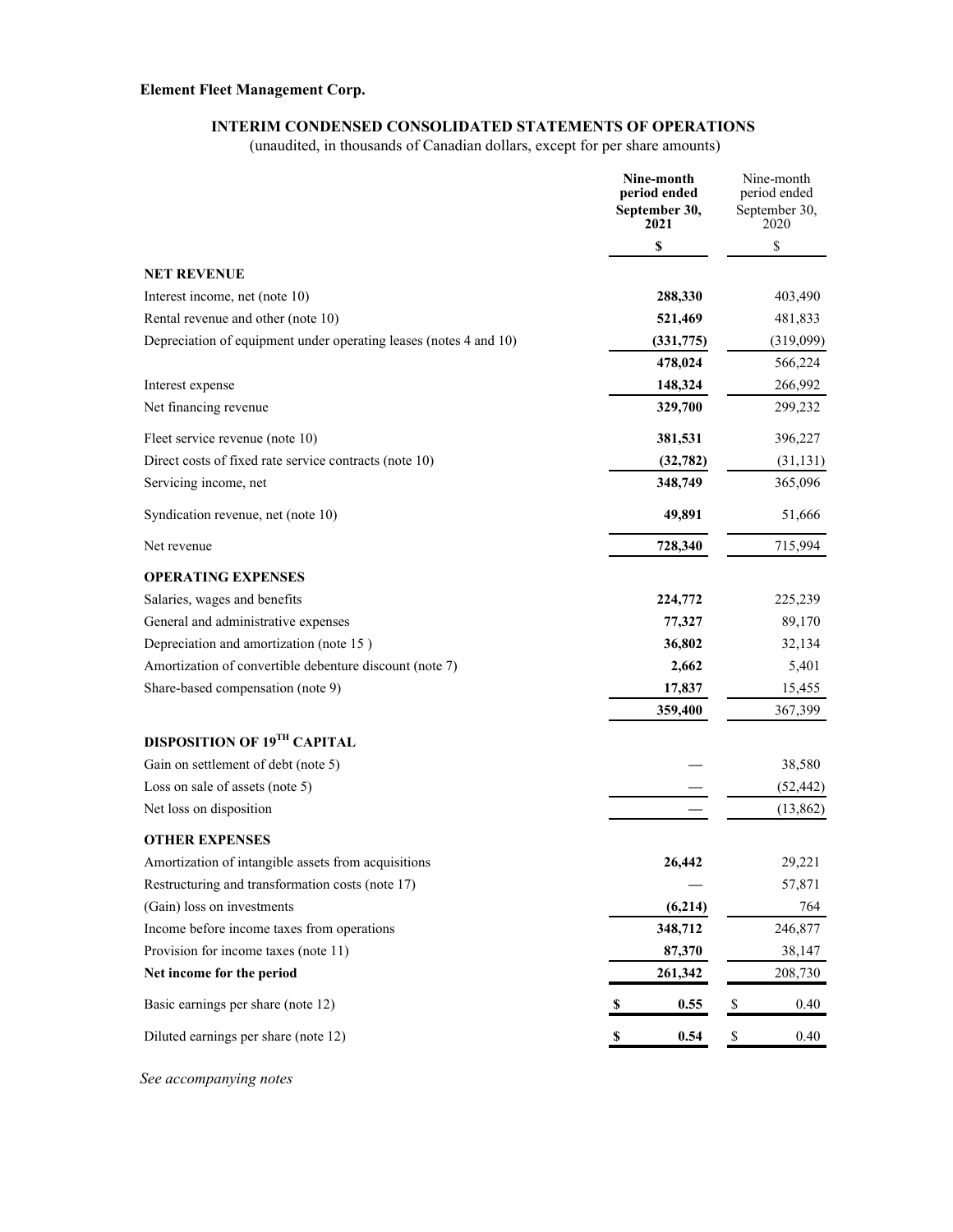### **INTERIM CONDENSED CONSOLIDATED STATEMENTS OF COMPREHENSIVE INCOME**

(unaudited, in thousands of Canadian dollars)

|                                                                | <b>Three-month</b><br>period ended<br>September 30,<br>2021 | Three-month<br>period ended<br>September 30,<br>2020 |
|----------------------------------------------------------------|-------------------------------------------------------------|------------------------------------------------------|
|                                                                | \$                                                          | \$                                                   |
| Net income for the period                                      | 84,941                                                      | 70,778                                               |
| <b>OTHER COMPREHENSIVE INCOME (LOSS)</b>                       |                                                             |                                                      |
| Items that may be reclassified subsequently to profit or loss: |                                                             |                                                      |
| Cash flow and foreign exchange hedges gain (loss)              | 5,705                                                       | (1,654)                                              |
| Net unrealized foreign exchange gain (loss)                    | 20,159                                                      | (21,699)                                             |
|                                                                | 25,864                                                      | (23, 353)                                            |
| Provision for income taxes                                     | 1,404                                                       | 1,739                                                |
| Total other comprehensive gain (loss)                          | 24,460                                                      | (25,092)                                             |
| Comprehensive income for the period                            | 109,401                                                     | 45,686                                               |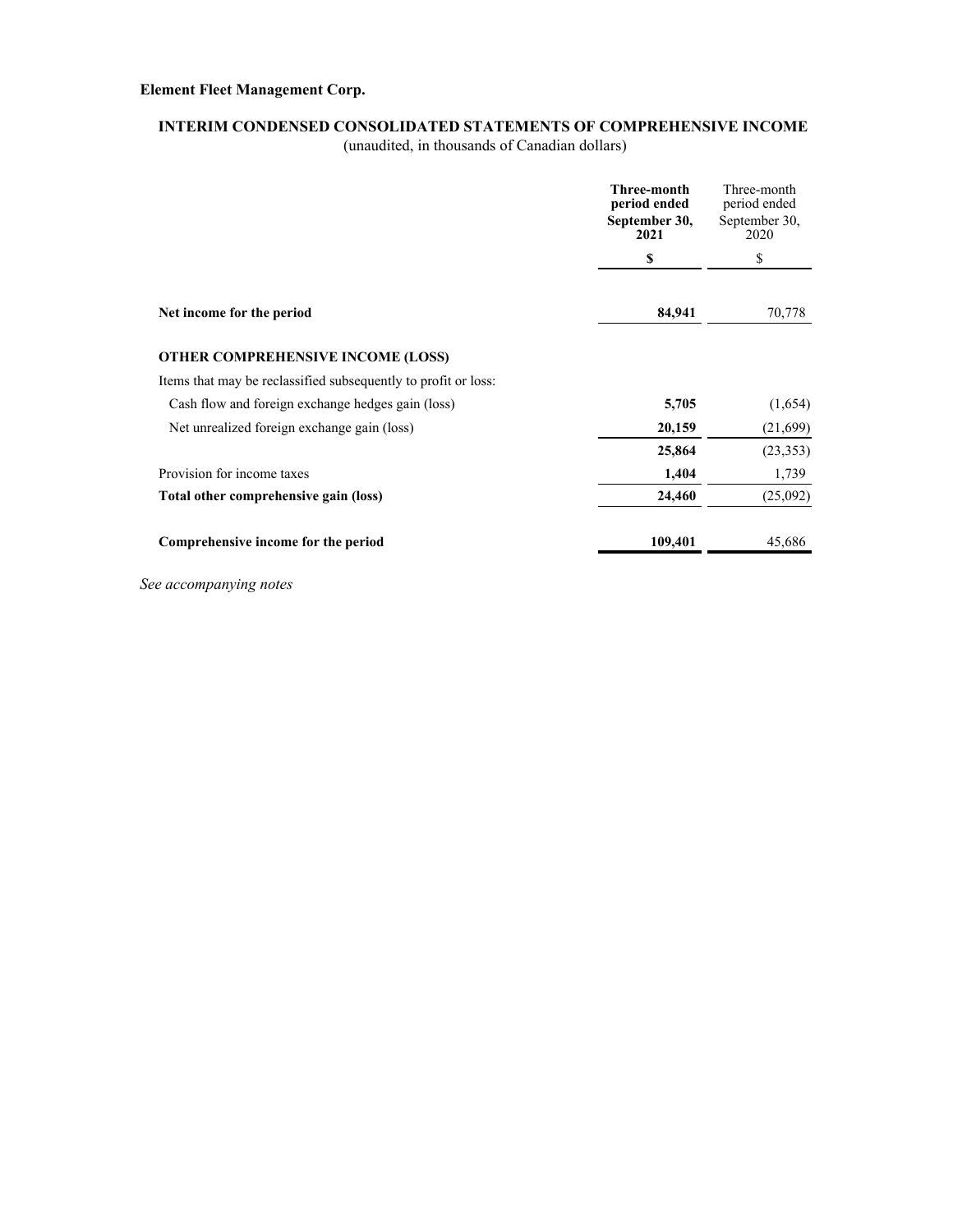### **INTERIM CONDENSED CONSOLIDATED STATEMENTS OF COMPREHENSIVE INCOME**

(unaudited, in thousands of Canadian dollars)

|                                                                | Nine-month<br>period ended<br>September 30,<br>2021 | Nine-month<br>period ended<br>September 30,<br>2020 |
|----------------------------------------------------------------|-----------------------------------------------------|-----------------------------------------------------|
|                                                                | \$                                                  | \$                                                  |
| Net income for the period                                      | 261,342                                             | 208,730                                             |
| <b>OTHER COMPREHENSIVE INCOME (LOSS)</b>                       |                                                     |                                                     |
| Items that may be reclassified subsequently to profit or loss: |                                                     |                                                     |
| Cash flow and foreign exchange hedges gain (loss)              | 17,329                                              | (43,292)                                            |
| Net unrealized foreign exchange loss                           | (63, 733)                                           | (14, 574)                                           |
|                                                                | (46, 404)                                           | (57, 866)                                           |
| Provision for (recovery of) income taxes                       | 4,464                                               | (9,373)                                             |
| Total other comprehensive loss                                 | (50, 868)                                           | (48, 493)                                           |
| Comprehensive income for the period                            | 210,474                                             | 160,237                                             |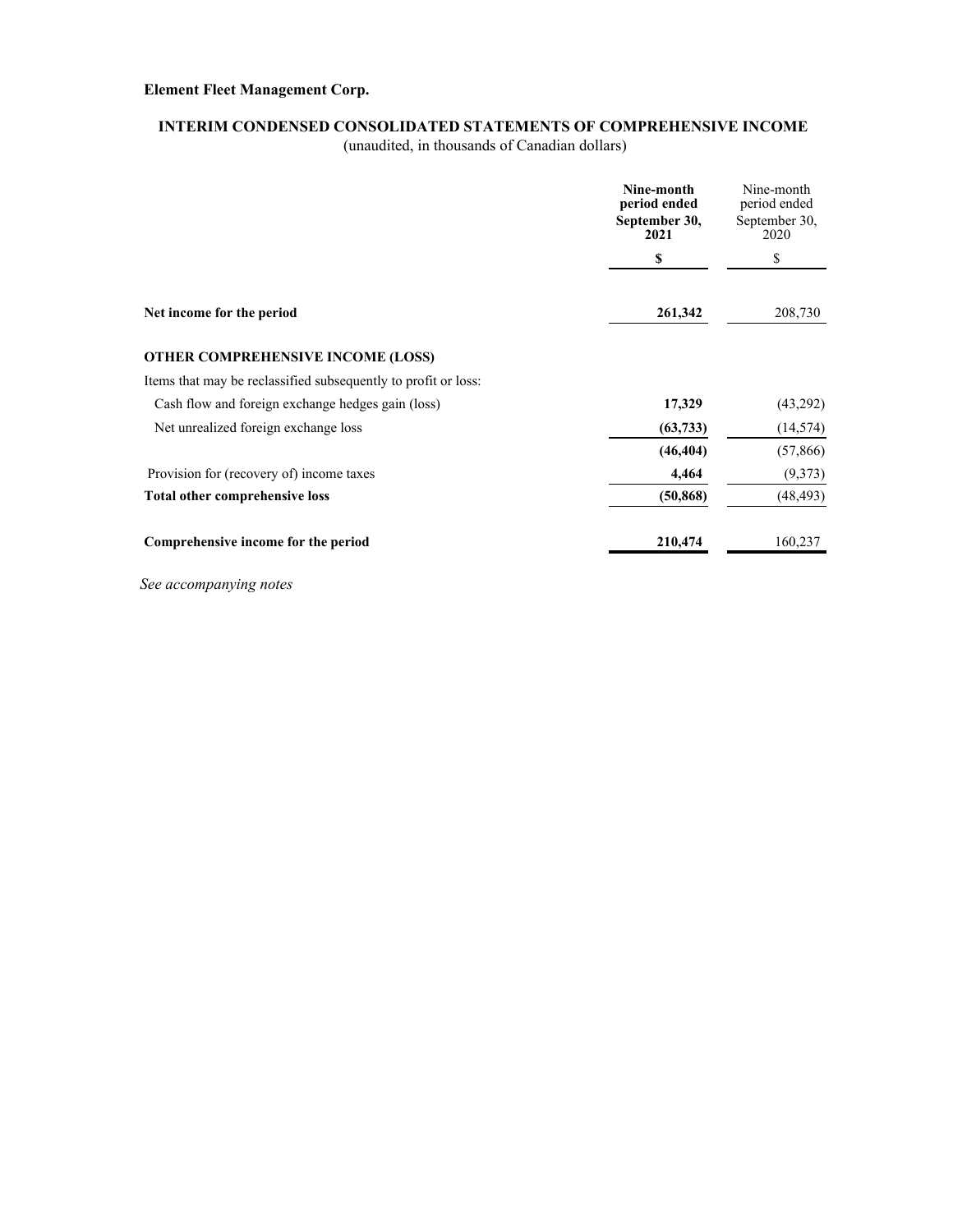### **INTERIM CONDENSED CONSOLIDATED STATEMENTS OF CHANGES IN SHAREHOLDERS' EQUITY**

(unaudited, in thousands of Canadian dollars)

|                                                       | <b>Common share</b><br>capital | <b>Preferred share</b><br>capital | <b>Equity component</b><br>of convertible<br>debentures | Contributed<br>surplus | <b>Retained earnings</b><br>(deficit) | <b>Accumulated other</b><br>comprehensive<br>income (loss) | <b>Total shareholders'</b><br>equity |
|-------------------------------------------------------|--------------------------------|-----------------------------------|---------------------------------------------------------|------------------------|---------------------------------------|------------------------------------------------------------|--------------------------------------|
|                                                       |                                | \$                                | \$                                                      | \$                     | S                                     | \$                                                         | \$                                   |
| Balance, December 31, 2020                            | 3,180,379                      | 511,869                           | 59,603                                                  | 51,788                 | (64, 057)                             | 44,535                                                     | 3,784,117                            |
| Comprehensive income (loss) for the period            |                                |                                   |                                                         |                        | 261,342                               | (50, 868)                                                  | 210,474                              |
| Dividends - Preferred shares (note 8)                 |                                |                                   |                                                         |                        | (24,309)                              |                                                            | (24,309)                             |
| Dividends - Common shares (note 8)                    |                                |                                   |                                                         |                        | (82, 526)                             |                                                            | (82, 526)                            |
| Options exercised (notes 8 and 9)                     | 42,797                         |                                   |                                                         | (14,160)               |                                       |                                                            | 28,637                               |
| Shares repurchased for cancellation (note 8)          | (218,506)                      |                                   |                                                         | (37, 860)              | (160, 029)                            |                                                            | (416,395)                            |
| Employee stock option expense (note 9)                |                                |                                   |                                                         | 232                    |                                       |                                                            | 232                                  |
| Balance, September 30, 2021                           | 3,004,670                      | 511,869                           | 59,603                                                  |                        | (69, 579)                             | (6,333)                                                    | 3,500,230                            |
|                                                       |                                |                                   |                                                         |                        |                                       |                                                            |                                      |
| Balance, December 31, 2019                            | 3,127,714                      | 680,412                           | 59,603                                                  | 68,754                 | (217,900)                             | 94,062                                                     | 3,812,645                            |
| Comprehensive income (loss) for the period            |                                |                                   |                                                         |                        | 208,730                               | (48, 493)                                                  | 160,237                              |
| Dividends - Preferred shares (note 8)                 |                                |                                   |                                                         |                        | (32,717)                              |                                                            | (32,717)                             |
| Dividends - Common shares (note 8)                    |                                |                                   |                                                         |                        | (59, 729)                             | --                                                         | (59, 729)                            |
| Redemption for preferred shares (note 8)              |                                | (168, 543)                        |                                                         |                        | (3,957)                               |                                                            | (172,500)                            |
| Options exercised (notes 8 and 9)                     | 21,050                         |                                   |                                                         | (7,225)                |                                       |                                                            | 13,825                               |
| Issuance of shares, net of share issue costs (note 8) | 12,171                         |                                   |                                                         |                        |                                       |                                                            | 12,171                               |
| Employee stock option expense (note 9)                |                                |                                   |                                                         | 625                    |                                       | __                                                         | 625                                  |
| Balance, September 30, 2020                           | 3,160,935                      | 511,869                           | 59,603                                                  | 62,154                 | (105, 573)                            | 45,569                                                     | 3,734,557                            |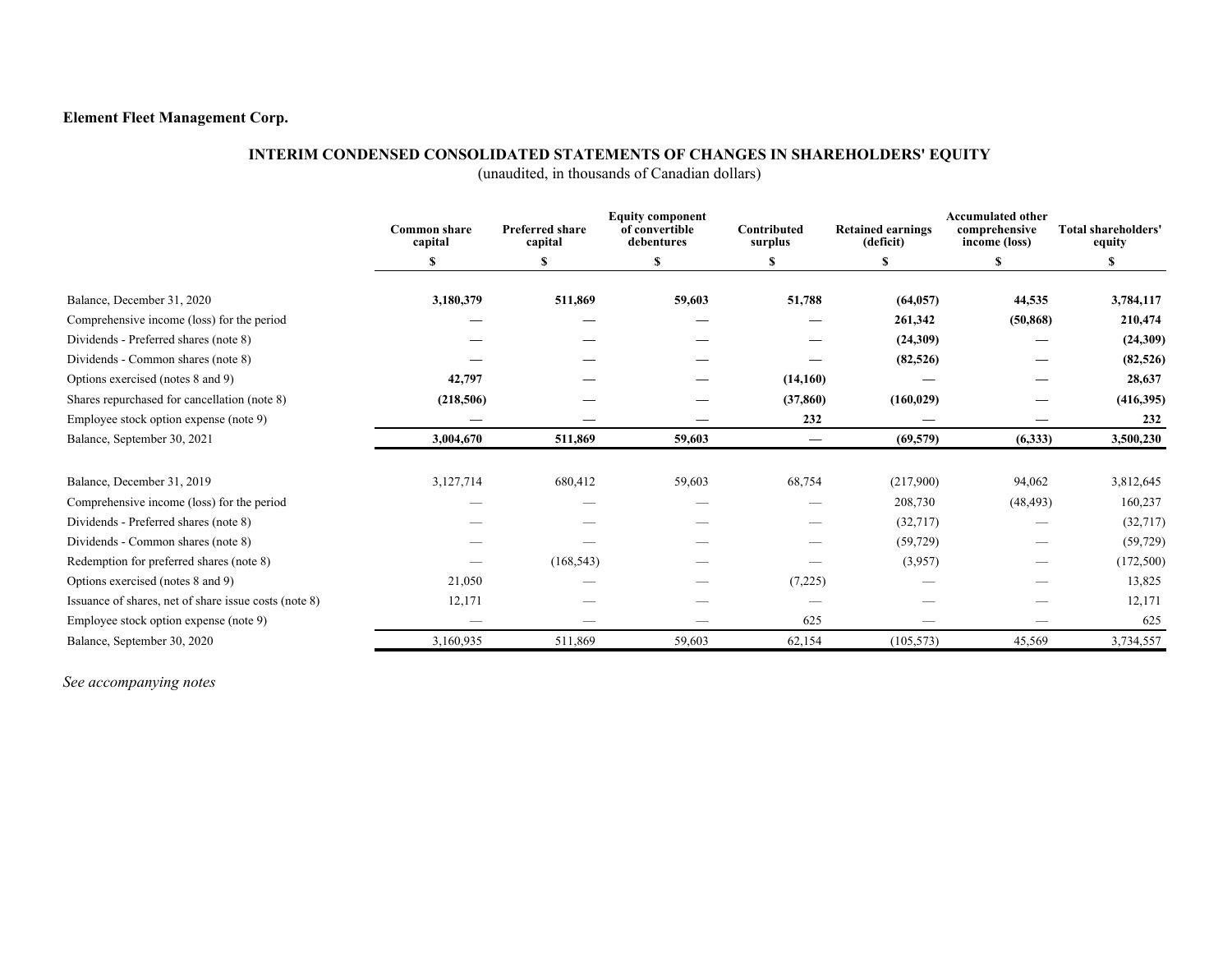### **INTERIM CONDENSED CONSOLIDATED STATEMENTS OF CASH FLOWS**

(unaudited, in thousands of Canadian dollars)

|                                                                                                                                  | Nine-month period ended |                          |
|----------------------------------------------------------------------------------------------------------------------------------|-------------------------|--------------------------|
|                                                                                                                                  | September 30,<br>2021   | September 30,<br>2020    |
|                                                                                                                                  | \$                      | \$                       |
| <b>OPERATING ACTIVITIES</b><br>Net income for the period                                                                         | 261,342                 | 208,730                  |
| Items not affecting cash                                                                                                         |                         |                          |
| Share-based compensation (note 9)                                                                                                | 232                     | 625                      |
| Depreciation of property, equipment and leasehold improvements<br>Amortization of intangible assets, including from acquisitions | 18,354<br>44,890        | 21,362<br>39,993         |
| Amortization of deferred lease costs                                                                                             | 19,949                  | 19,607                   |
| Amortization of deferred financing costs                                                                                         | 17,113                  | 28,873                   |
| Depreciation of equipment under operating leases (note 4)                                                                        | 331,775                 | 319,099                  |
| Amortization of convertible debenture discount and deferred costs (note 7)                                                       | 3,575                   | 8,522                    |
| Disposal of intangible assets                                                                                                    |                         | 1,089                    |
| (Gain) loss on investments                                                                                                       | (6,214)                 | 764                      |
| Loss on disposal of 19 <sup>th</sup> Capital, excluding fees                                                                     |                         | 7,504                    |
| Impairment of fixed assets (note 15)                                                                                             |                         | 4,113                    |
| Provision for credit losses                                                                                                      | (6,945)                 | 12,236                   |
|                                                                                                                                  | 684,071                 | 672,517                  |
| Changes in non-cash operating assets and liabilities                                                                             |                         |                          |
| Investment in finance receivables                                                                                                | (2,932,761)             | (3,959,822)              |
| Repayments of finance receivables                                                                                                | 2,770,856               | 3,703,971                |
| Investment in equipment under operating leases<br>Proceeds on disposal of equipment under operating leases                       | (712, 120)<br>214,973   | (647, 178)               |
| Syndications of finance receivables                                                                                              | 2,198,846               | 219,174<br>2,236,910     |
| Cash payments for interest portion of lease liability                                                                            | (1, 722)                | (2,197)                  |
| Other non-cash operating assets and liabilities                                                                                  | (162, 047)              | (69, 125)                |
| Cash provided by operating activities                                                                                            | 2,060,096               | 2,154,250                |
|                                                                                                                                  |                         |                          |
| <b>INVESTING ACTIVITIES</b>                                                                                                      |                         |                          |
| Investments                                                                                                                      | (270)                   | (201)                    |
| Sale of 19 <sup>th</sup> Capital Group LLC (note 5)                                                                              |                         | 63,283                   |
| Purchase of property, equipment and leasehold improvements                                                                       | (5,684)                 | (5,594)                  |
| Proceeds on disposals of property, equipment and leasehold improvements and intangible assets                                    | 692                     | 814                      |
| Purchase of intangible assets, including computer software                                                                       | (55, 964)               | (43, 587)                |
| Decrease in notes receivable                                                                                                     | 102                     | 1,063                    |
| Cash (used in) provided by investing activities                                                                                  | (61, 124)               | 15,778                   |
| <b>FINANCING ACTIVITIES</b>                                                                                                      |                         |                          |
| Cash payments for principal portion of lease liability                                                                           | (6, 423)                | (5,361)                  |
| Decrease (increase) in restricted funds                                                                                          | 41,082                  | (42,069)                 |
| Increase in deferred financing costs                                                                                             | (13, 948)               | (17,626)                 |
| Issuance of share capital, net                                                                                                   | 28,637                  | 13,825                   |
| Shares repurchased (note 8)                                                                                                      | (417,770)               |                          |
| Repayments of borrowings, net                                                                                                    | (2,053,472)             | (1,741,867)              |
| Settlement of 19 <sup>th</sup> Capital Group LLC debt (note 5)                                                                   |                         | (59, 479)                |
| Dividends paid (note 8)                                                                                                          | (108, 622)              | (79, 925)                |
| Issuance of senior notes (note 6)<br>Repayment of 2015 convertible debenture                                                     | 628,750                 | 550,520                  |
| Redemption of preferred shares (note 8)                                                                                          |                         | (567,200)                |
| Cash used in financing activities                                                                                                |                         | (172,500)<br>(2,121,682) |
|                                                                                                                                  | (1,901,766)             |                          |
| Effects of foreign exchange rates on cash                                                                                        | (2,224)                 | 3,063                    |
| Net increase in cash during the period                                                                                           | 94,982                  | 51,409                   |
| Cash, beginning of the period                                                                                                    | 8,789                   | 24,224                   |
| Cash, end of the period                                                                                                          | 103,771                 | 75,633                   |
| Supplemental cash flow information:                                                                                              |                         |                          |
| Cash taxes paid                                                                                                                  | 43,306                  | 33,983                   |
| Cash interest paid                                                                                                               | 132,597                 | 242,761                  |
|                                                                                                                                  |                         |                          |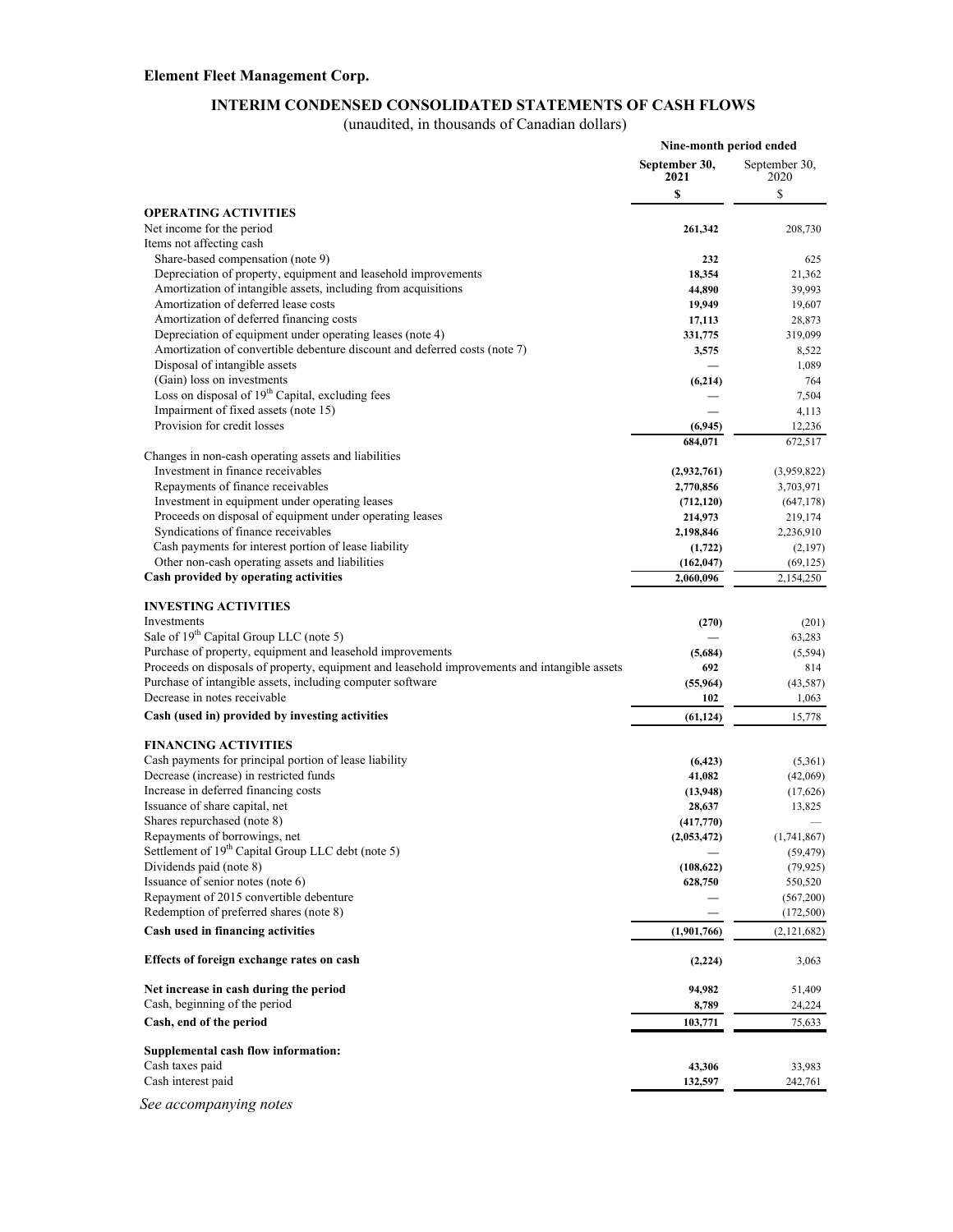(unaudited, in thousands of Canadian dollars, except where otherwise noted and per share amounts)

September 30, 2021

# **1. CORPORATE INFORMATION**

Element Fleet Management Corp. ("Element" or the "Company"), was incorporated under the *Business Corporations Act (Ontario)* on May 11, 2007 and commenced operations on that date. The registered office of the Company is 161 Bay Street, Suite 3600, Toronto, Ontario. The Company is a public corporation traded on the Toronto Stock Exchange (the "TSX") under the symbol "EFN".

Element is a publicly traded fleet management company with \$13.1 billion in assets and operations in the United States ("US"), Canada, Mexico, Australia and New Zealand. Element is a leading global fleet management company, providing world-class services and financings for commercial vehicle and equipment fleets, reaching over 50 countries worldwide through the Element-Arval Global Alliance. Element provides a comprehensive range of fleet services that span the total lifecycle, from vehicle acquisition and financing to program management and remarketing – helping more than 5,500 clients optimize their fleet performance and productivity.

### **2. SUMMARY OF SIGNIFICANT ACCOUNTING POLICIES**

### **Statement of compliance**

These unaudited interim condensed consolidated financial statements are prepared in accordance with International Financial Reporting Standards ("IFRS"), International Accounting Standard 34, *Interim Financial Reporting* ("IAS 34")*,* as issued by the International Accounting Standards Board ("IASB").

These unaudited interim condensed consolidated financial statements should be read in conjunction with the consolidated financial statements of the Company as at and for the year ended December 31, 2020, which include information necessary or useful in understanding the Company's business and financial statement presentation. The results reported in these unaudited interim condensed consolidated financial statements should not be regarded as necessarily indicative of results that may be expected for the entire year.

These unaudited interim condensed consolidated financial statements were authorized for issuance by the Board of Directors of the Company on November 10, 2021.

### **Accounting policies**

These unaudited interim condensed consolidated financial statements have been prepared in conformity with accounting polices disclosed in the consolidated financial statements for the year ended December 31, 2020, except as discussed below.

#### **COVID-19**

The extent and duration of the impact of COVID-19 on communities and the economy continues to remain unclear. In the preparation of these unaudited interim condensed consolidated financial statements, the Company has incorporated the potential impact of COVID-19 into its estimates and assumptions that affect the carrying amounts of assets and liabilities and the reported amount of earnings for the reporting periods using the best available information as at September 30, 2021. Actual results could differ from those estimates. The estimates and assumptions that the Company considers critical and/or could be impacted by COVID-19 include those underlying the estimate of any expected credit losses on its net investment in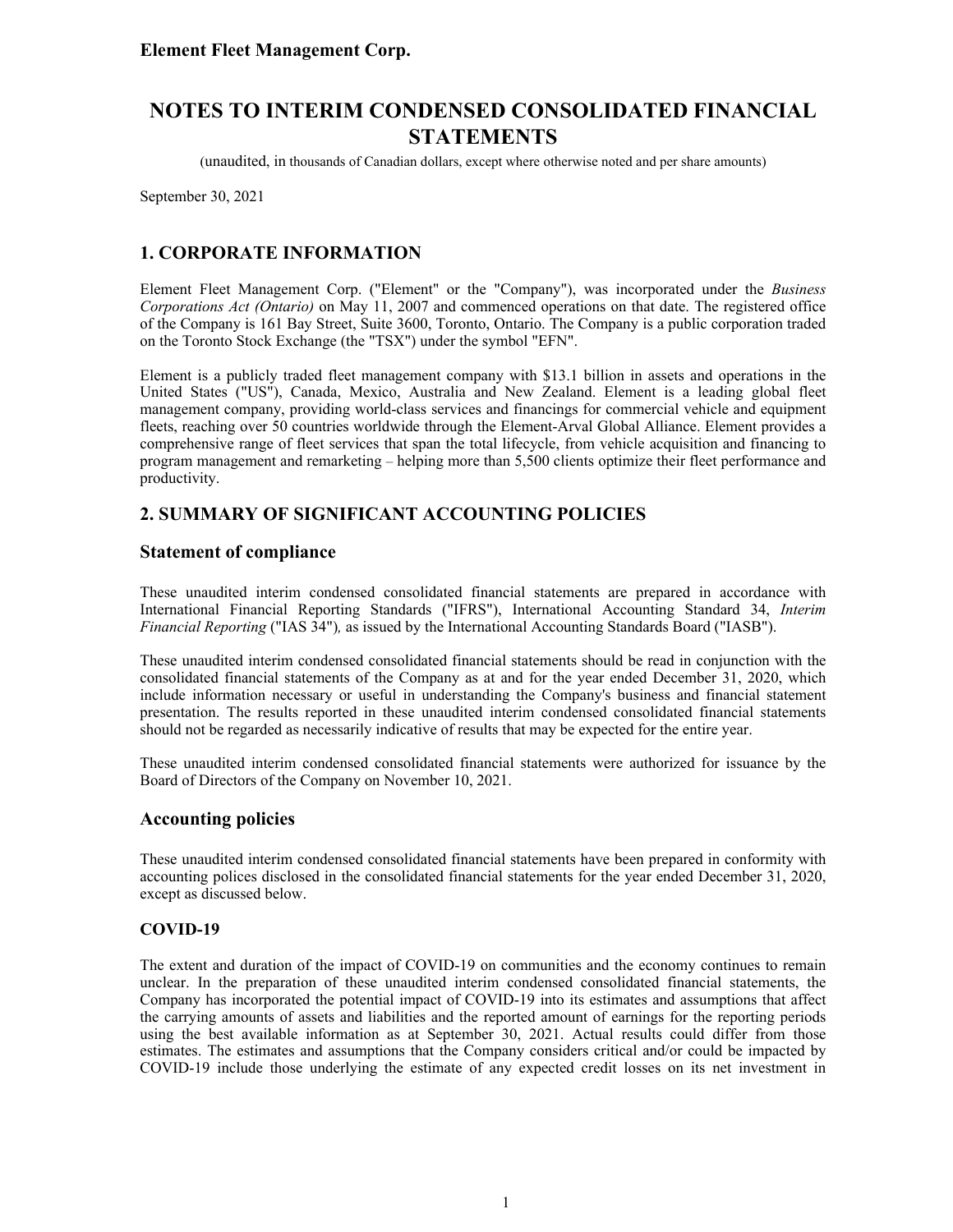(unaudited, in thousands of Canadian dollars, except where otherwise noted and per share amounts)

September 30, 2021

finance receivables, other receivables, and determining the values of financial instruments for disclosure purposes.

#### **Interest Rate Benchmark Reform**

The Company adopted amendments ("Amendments") to IFRS 9, *Financial Instruments*, IAS 39 *Financial Instruments: Recognition and Measurement* and IFRS 7, *Financial Instruments: Disclosures (Amendments)*, applicable from November 1, 2019. These Amendments modify certain hedge accounting requirements to provide relief from the effect of uncertainty caused by interbank offered rate ("IBOR") reform ("the IBOR Reform") prior to the transition to alternative interest rates. The adoption of the Amendments had no impact to our unaudited interim condensed consolidated financial statements.

The Company adopted *Interest Rate Benchmark Reform - Phase 2: Amendments to IFRS 9, IAS 39, IFRS 7, IFRS 4, and IFRS 16* ("Phase 2 Amendments") effective January 1, 2021. The Phase 2 Amendments include additional disclosure requirements for financial instruments that have yet to transition to an alternative interest rate at the end of the reporting period.

The Company will cease to apply the Amendments and Phase 2 Amendments as IBOR based cash flows transition to new alternative interest rates or when the hedging relationships to which the relief is applied to are discontinued.

On March 5, 2021, the Financial Conduct Authority, LIBOR's regulator and administrator, announced that publication of the one-week and two-month USD LIBOR rates will cease after December 31, 2021, and the remaining USD LIBOR rates, including the 1-month and 3-month USD LIBOR rates, will cease after June 30, 2023, finalizing the end dates of USD LIBOR rates.

To manage the IBOR transition, the Company has established a cross functional initiative with dedicated work streams to evaluate and address the key areas of impact on the Company's leases, services, systems, documents, processes, models, funding and liquidity planning, risk management frameworks, and financial reporting with the intention of managing the impact through appropriate mitigating actions. The Company is progressing on its transition plan and incorporating market developments as they arise.

#### **Hedge accounting**

The Company's accounting policies relating to hedge accounting are described in note 2 and note 20 of the Company's consolidated financial statements for the year ended December 31, 2020. The Company applies hedge accounting when designated hedging instruments are highly effective in offsetting changes in the fair value or cash flows of the hedged items at inception and on an ongoing basis. Retrospective assessments are performed to demonstrate that the relationship has been effective since designation of the hedge and prospective assessments to evaluate whether the hedge is expected to be effective over the remaining term of the hedge. While uncertainty due to the IBOR Reform exists, the Company's prospective effectiveness testing is based on existing hedged cash flows or hedged risks. Any ineffectiveness arising from retrospective testing is recognized in net income.

In addition to potential sources of ineffectiveness outlined in note 19 of the Company's consolidated financial statements for the year ended December 31, 2020, the Reform may result in ineffectiveness as the transition of hedged items and related hedging instruments from IBORs to new risk-free rates may occur at different times. This may result in different impacts on the valuation or cash flow variability of hedged items and related hedging instruments.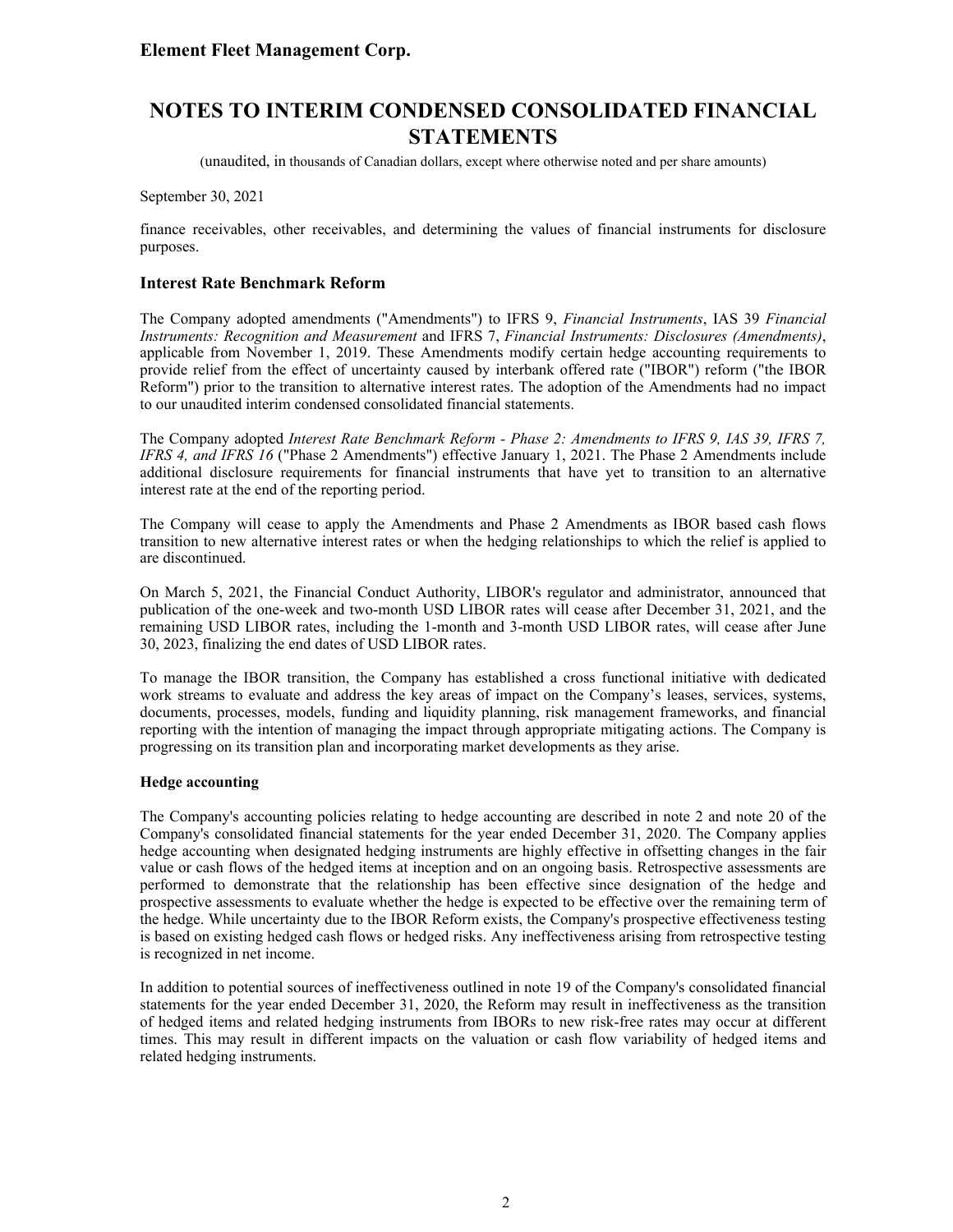# **NOTES TO INTERIM CONDENSED CONSOLIDATED FINANCIAL STATEMENTS**

(unaudited, in thousands of Canadian dollars, except where otherwise noted and per share amounts)

September 30, 2021

#### **Cash flow hedges**

The Company applies hedge accounting for cash flow hedges when the cash flows giving rise to the risk being hedged have a high probability of occurring. While uncertainty due to the IBOR Reform exists, the Company applies the relief provided by the Amendments that the IBOR benchmarks, on which the highly probable hedged cash flows are based, are not altered as a result of the Reform. In addition, associated cash flow hedge reserves are not recycled into net income solely due to changes related to the transition from IBOR to new risk-free rates.

#### **Fair value hedges**

The Company also applies hedge accounting for interest rate swaps used to hedge our exposure to changes in a fixed interest rate instrument's fair value caused by changes in interest rates. While uncertainty due to the IBOR Reform exists, as a result of adopting the Amendments, the Company applies hedge accounting to IBOR rates which may not be contractually specified when that rate is separately identifiable and reliably measurable at inception of the hedge relationship.

#### **Interest rate benchmark reform exposure**

The following table shows the Company's exposure at September 30, 2021 to IBOR subject to reform that have yet to transition to Secured Overnight Financing Rates. These exposures will remain outstanding as of June 30, 2023 until IBOR ceases and will therefore transition in the future:

|                    | <b>Non-derivative financial</b><br>assets - carrying value | <b>Non-derivative financial</b><br>liabilities - carrying value | <b>Derivative</b><br>Notional/Principal amount <sup>(1)</sup> |
|--------------------|------------------------------------------------------------|-----------------------------------------------------------------|---------------------------------------------------------------|
|                    |                                                            |                                                                 |                                                               |
| USD LIBOR(1 month) | 2,258,337                                                  |                                                                 | 2,777,563                                                     |
| USD LIBOR(3 month) | 716,177                                                    |                                                                 |                                                               |
|                    | 2,974,514                                                  |                                                                 | 2,777,563                                                     |

1. Excludes interest rate contracts and non-derivative instruments which reference rates to multi-rate jurisdictions, including the Canadian Dollar Offered Rate ("CDOR"), Australian Bank Bill Swap Rates ("BBSW"), and New Zealand Bank Bill Rates ("BBR").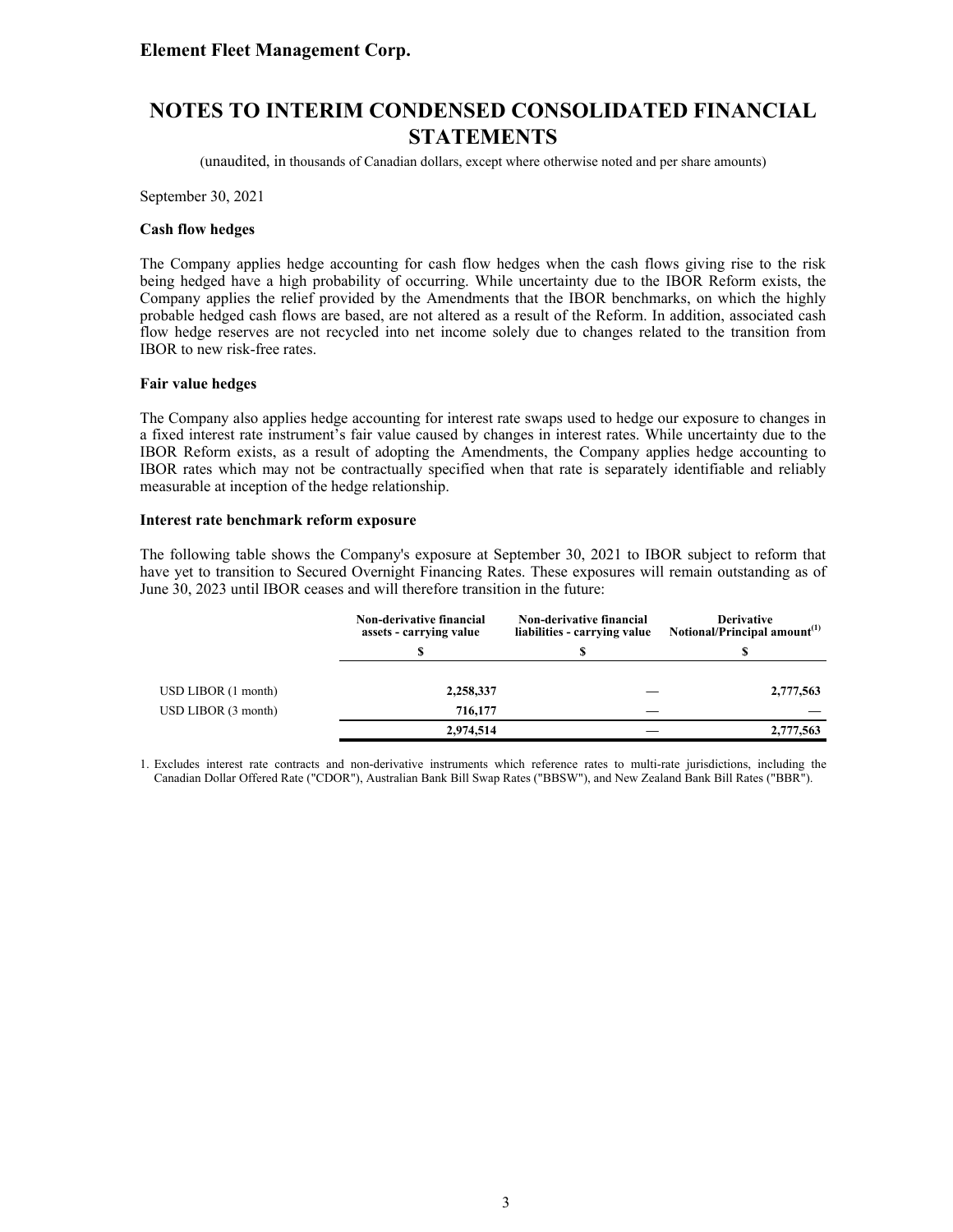(unaudited, in thousands of Canadian dollars, except where otherwise noted and per share amounts)

September 30, 2021

# **3. FINANCE RECEIVABLES**

The following tables present finance receivables based on the ultimate obligor's location:

|                                              | As at September 30, 2021 |                                     |               |              |
|----------------------------------------------|--------------------------|-------------------------------------|---------------|--------------|
|                                              | <b>US</b> and<br>Canada  | Australia and<br><b>New Zealand</b> | <b>Mexico</b> | <b>Total</b> |
|                                              | \$                       | \$                                  | \$            | \$           |
| Minimum lease payments                       | 6,179,001                | 251,511                             | 412,497       | 6,843,009    |
| Unguaranteed residual values                 |                          | 60,090                              |               | 60,090       |
| Gross investment                             | 6,179,001                | 311,601                             | 412,497       | 6,903,099    |
| Unearned income                              | (349, 135)               | (35,196)                            | (55, 922)     | (440, 253)   |
| Net investment                               | 5,829,866                | 276,405                             | 356,575       | 6,462,846    |
| Net realizable value of impaired receivables | 2,155                    | 172                                 |               | 2,327        |
| Unamortized deferred costs and subsidies     | (45,687)                 |                                     |               | (45,687)     |
| Prepaid lease payments and security deposits | (17,011)                 |                                     | (26, 154)     | (43, 165)    |
| Interim funding                              | 453,707                  |                                     | 27,009        | 480,716      |
| Fleet management receivables                 | 477,491                  | 38,854                              | 22,046        | 538,391      |
| Other receivables                            | 151,649                  | 77,091                              | 65,421        | 294,161      |
| Allowance for credit losses (Subsection B)   | (6,252)                  | (1,258)                             | (1,103)       | (8,613)      |
| <b>Total finance receivables</b>             | 6,845,918                | 391,264                             | 443,794       | 7,680,976    |

|                                              | As at December 31, 2020 |                              |           |            |
|----------------------------------------------|-------------------------|------------------------------|-----------|------------|
|                                              | US and<br>Canada        | Australia and<br>New Zealand | Mexico    | Total      |
|                                              | \$                      | \$                           | \$        | \$         |
| Minimum lease payments                       | 8,223,841               | 268,465                      | 376,170   | 8,868,476  |
| Unguaranteed residual values                 | 3,178                   | 61,964                       |           | 65,142     |
| Gross investment                             | 8,227,019               | 330,429                      | 376,170   | 8,933,618  |
| Unearned income                              | (529,040)               | (39,082)                     | (56,740)  | (624, 862) |
| Net investment                               | 7,697,979               | 291,347                      | 319,430   | 8,308,756  |
| Net realizable value of impaired receivables | 19,116                  | 6,347                        |           | 25,463     |
| Unamortized deferred costs and subsidies     | (78, 396)               |                              |           | (78, 396)  |
| Prepaid lease payments and security deposits | (62, 475)               |                              | (22, 550) | (85,025)   |
| Interim funding                              | 512,381                 |                              | 113,397   | 625,778    |
| Fleet management receivables                 | 447,089                 | 38,872                       | 19,545    | 505,506    |
| Other receivables                            | 153,014                 | 76,140                       | 48,104    | 277,258    |
| Allowance for credit losses (Subsection B)   | (13,007)                | (2, 438)                     | (2,273)   | (17,718)   |
| Total finance receivables                    | 8,675,701               | 410,268                      | 475,653   | 9,561,622  |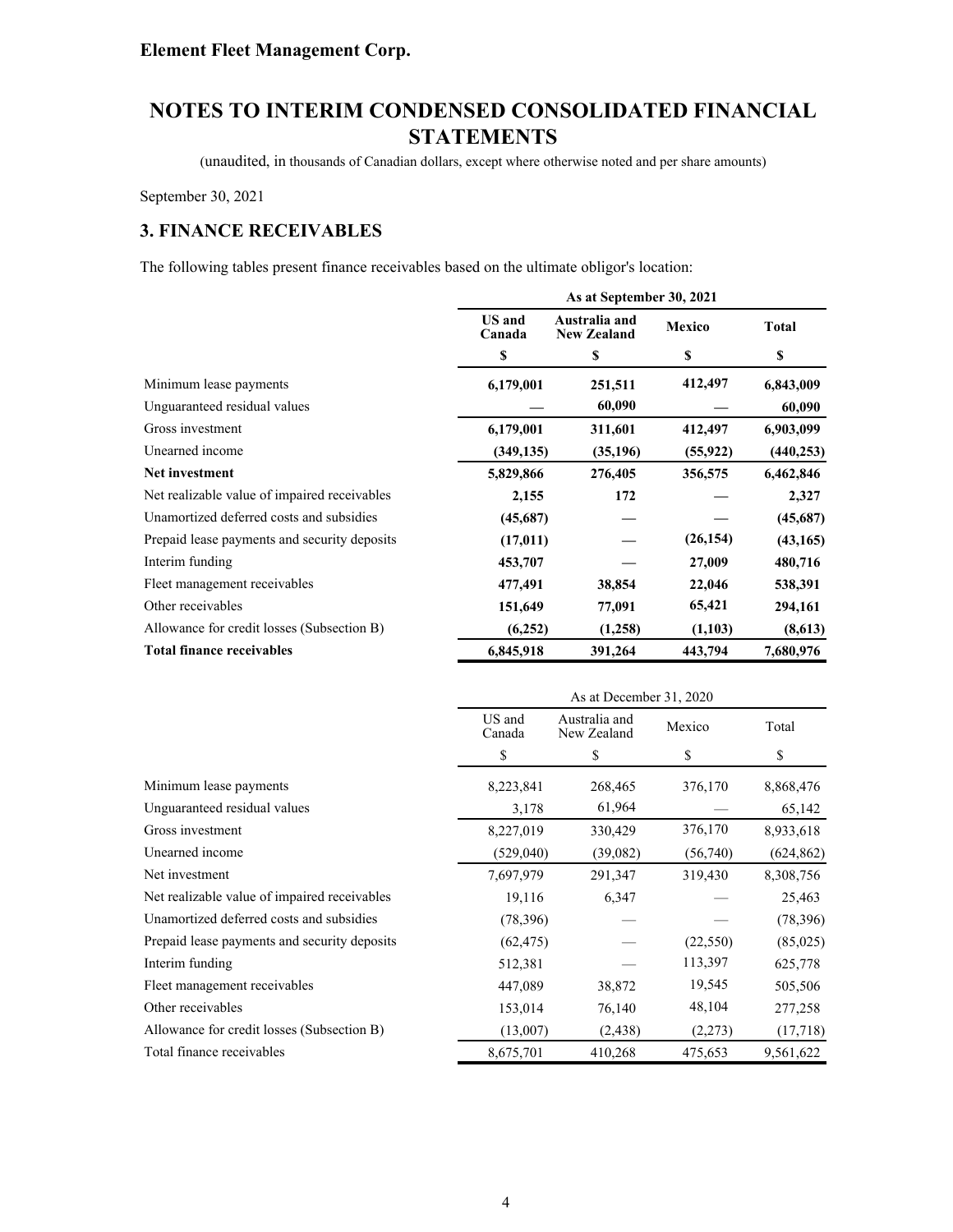(unaudited, in thousands of Canadian dollars, except where otherwise noted and per share amounts)

September 30, 2021

### **A) Interest rate characteristics of net investment in finance lease receivables and loan receivables**

|                                                     | As at September 30, 2021 |          | As at December 31, 2020 |          |
|-----------------------------------------------------|--------------------------|----------|-------------------------|----------|
|                                                     | Leases                   | Loans    | Leases                  | Loans    |
| Net investment                                      | \$6,347,513<br>S         | 115.333  | \$ 8,207,238<br>S       | 101.518  |
| Weighted average fixed interest rate                | 4.54 $%$                 | $9.21\%$ | 4.68 $%$                | $8.93\%$ |
| Weighted average floating interest rate             | $2.71\%$                 | 3.30%    | $2.75 \%$               | 4.68 $%$ |
| Percentage of portfolio with fixed<br>interest rate | 43.28 %                  | 99.94%   | 45.64 $%$               | 99.97 %  |

### **B) Allowance for credit losses**

The Company continues to monitor its inputs to the expected credit loss ("ECL") model to ensure it appropriately reflects current market conditions in light of the global COVID-19 pandemic and information available to the Company as at September 30, 2021.

The Company evaluates its credit risk exposure broadly in line with Standard & Poor's and Moody's ratings outlined below and will adjust internal classifications based on additional information the Company has available to it at the time of the assessment. In conjunction with the Company's evaluation of the probability of default ("PD") as at September 30, 2021, and consistent with the ECL model, the Company reviewed its classifications and updated its internal assessment of PD based on current information.

The Company's lease and loan portfolio is secured by the underlying assets and, in the event of an obligor bankruptcy, leases are typically affirmed, resulting in continued collection of lease payments. Further, all the vehicles in a client portfolio are cross-collateralized, such that the surplus collateral on (usually older) vehicles can be used to offset under-collateralized positions (usually newer vehicles), such that the net full value of the lease and loan would be recovered. As a result, the Company is often able to recover 100% of the net investment. Additionally, used vehicle pricing remained strong throughout the third quarter of 2021, maintaining continued low loss given default ("LGD") levels as at September 30, 2021. The Company expects the used vehicle market will remain strong through the balance of the year due to supply/demand imbalance. An increasing number of drivers of vehicles keep their cars for longer periods of time (or purchase used vehicles instead of new vehicles) as a consequence of the pandemic, reducing the supply in the used car market and increasing prices. The microchip shortage remains a vehicle manufacturing industry challenge which continues to impact most OEMs as they are being forced to either slow down or suspend new vehicle production. This impacts new vehicle deliveries, and some of the consumer demand has shifted towards the used vehicle market, further increasing demand and price for used vehicles.

In determining the appropriate allowance for credit losses, the Company considered forward-looking macroeconomic information in light of COVID-19 such as the impact that potential upward or downward trends in Gross Domestic Product ("GDP") and default rates might have on the Company's lease and loan portfolio. The Company has also evaluated multiple scenarios related to COVID-19, including expected time periods of market slow-down and recovery as a whole and as it pertains to specific industries hit hardest by the pandemic. Despite the continued uncertainty of the pandemic, namely as it relates to new strains of the virus and the pace of vaccinations, the resilience of our clients, the favorable evolution of our portfolio, and improved forward-looking macroeconomic expectations resulted in a reduction of the Company's allowance for credit losses to \$8,613 as at September 30, 2021.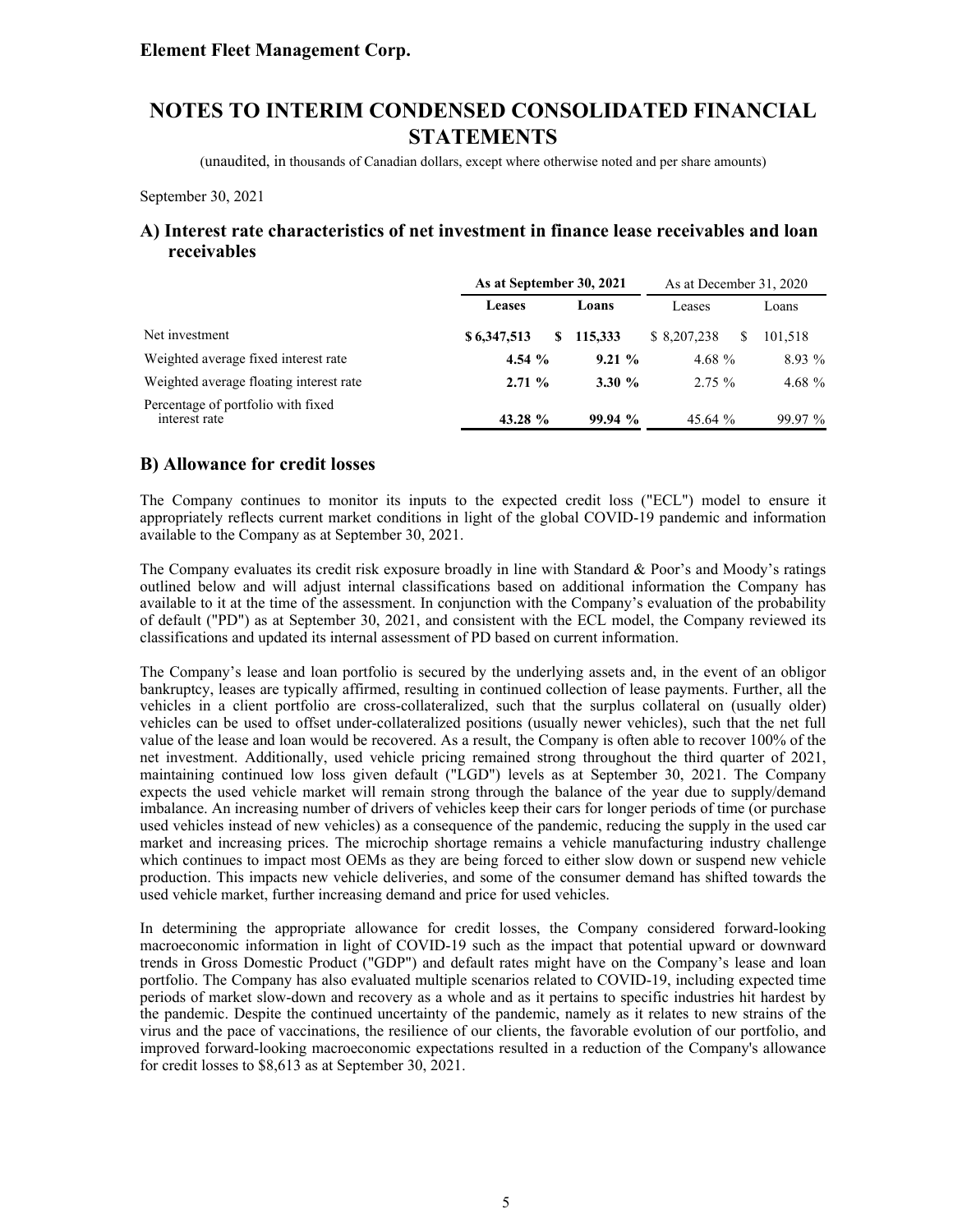# **NOTES TO INTERIM CONDENSED CONSOLIDATED FINANCIAL STATEMENTS**

(unaudited, in thousands of Canadian dollars, except where otherwise noted and per share amounts)

September 30, 2021

The Company's evaluation of the above inputs to its model resulted in a benefit of \$1,933 and \$6,945 in the provision for credit losses through the unaudited interim condensed consolidated statement of operations for the three- and nine-month periods ended September 30, 2021, respectively.

An analysis of the Company's allowance for credit losses under IFRS 9 is as follows:

| <b>Finance receivables</b>                                  | Performing | <b>Impaired</b> | <b>Total</b> |
|-------------------------------------------------------------|------------|-----------------|--------------|
|                                                             | \$         | \$              | \$           |
| Balance as at January 1, 2021                               | 17,457     | 261             | 17,718       |
| Transfer to Performing                                      | 184        | (184)           |              |
| Transfer to Impaired                                        | (2)        | 2               |              |
| Lease originations                                          | 6,423      |                 | 6,423        |
| Changes in models and inputs, derecognition, and repayments | (13,351)   | (17)            | (13,368)     |
| <b>Total</b>                                                | 10,711     | 62              | 10,773       |
| Charge-offs, net of recoveries                              | (1, 853)   | (8)             | (1, 861)     |
| Foreign exchange                                            | (268)      | (31)            | (299)        |
| Balance as at September 30, 2021                            | 8,590      | 23              | 8,613        |

| Finance receivables                                         | Performing | Impaired | Total    |
|-------------------------------------------------------------|------------|----------|----------|
|                                                             | \$         | \$       | \$       |
| Balance as at January 1, 2020                               | 7,857      | 575      | 8,432    |
| Transfer to Performing                                      | 495        | (495)    |          |
| Transfer to Impaired                                        | (225)      | 225      |          |
| Lease originations                                          | 16,575     |          | 16,575   |
| Changes in models and inputs, derecognition, and repayments | (4,933)    | 10       | (4, 923) |
| Total                                                       | 19,769     | 315      | 20,084   |
| Charge-offs, net of recoveries                              | (1,581)    | (48)     | (1,629)  |
| Foreign exchange                                            | (731)      | (6)      | (737)    |
| Balance as at December 31, 2020                             | 17,457     | 261      | 17,718   |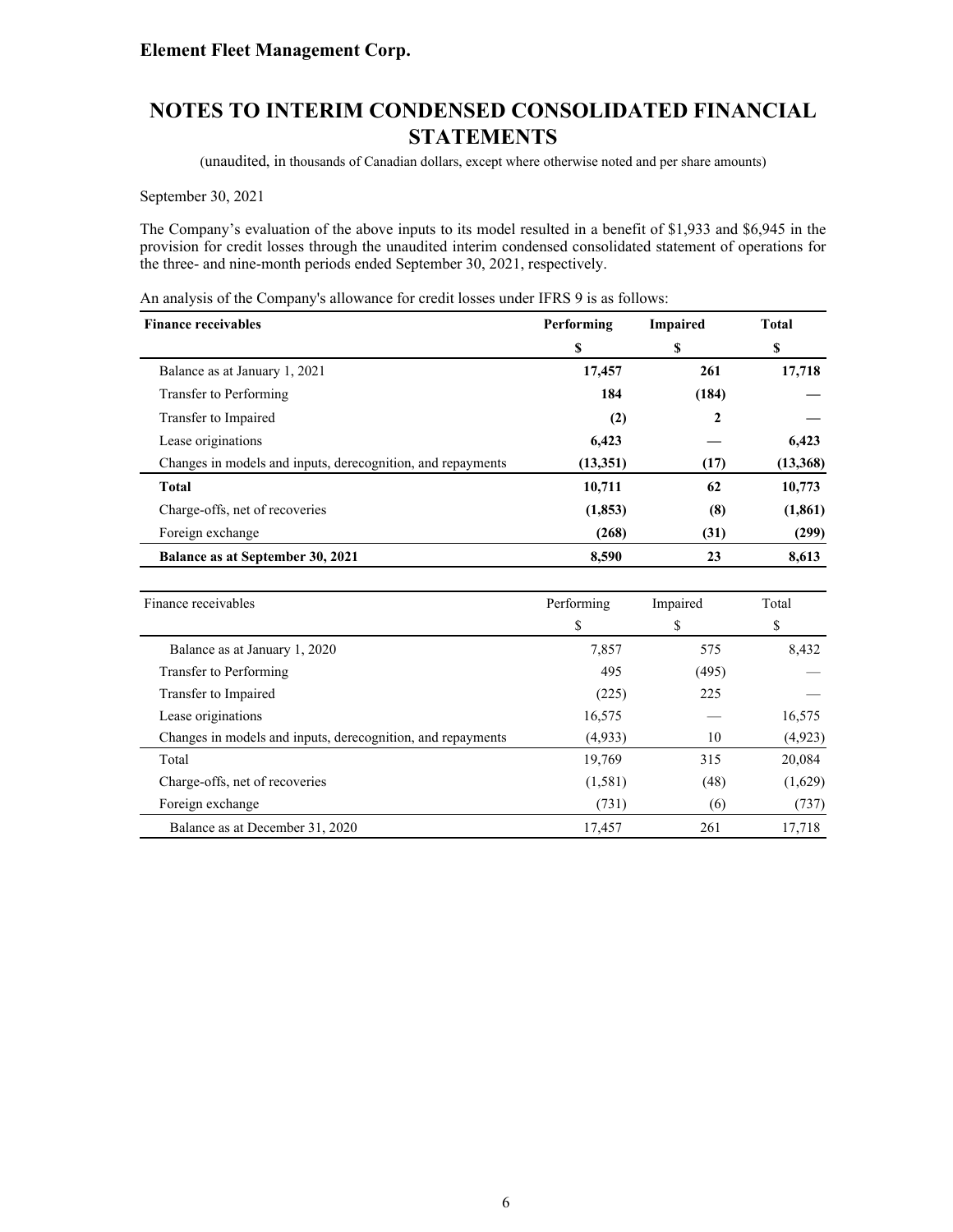# **NOTES TO INTERIM CONDENSED CONSOLIDATED FINANCIAL STATEMENTS**

(unaudited, in thousands of Canadian dollars, except where otherwise noted and per share amounts)

September 30, 2021

A summary view of the Company's allowance for credit losses is as follows:

|                                                                         | Nine-month period<br>ended | Year ended        |
|-------------------------------------------------------------------------|----------------------------|-------------------|
| <b>Allowance for credit losses</b>                                      | <b>September 30, 2021</b>  | December 31, 2020 |
|                                                                         |                            |                   |
| Allowance for credit losses, beginning of the period                    | 17,718                     | 8,432             |
| (Recovery of) provision for credit losses                               | (6,945)                    | 11,652            |
| Charge-offs, net of recoveries                                          | (1, 861)                   | (1,629)           |
| Impact of foreign exchange rates                                        | (299)                      | (737)             |
| Allowance for credit losses, end of the period                          | 8,613                      | 17,718            |
| Allowance as a percentage of total finance receivables before allowance | $0.11 \%$                  | 0.18%             |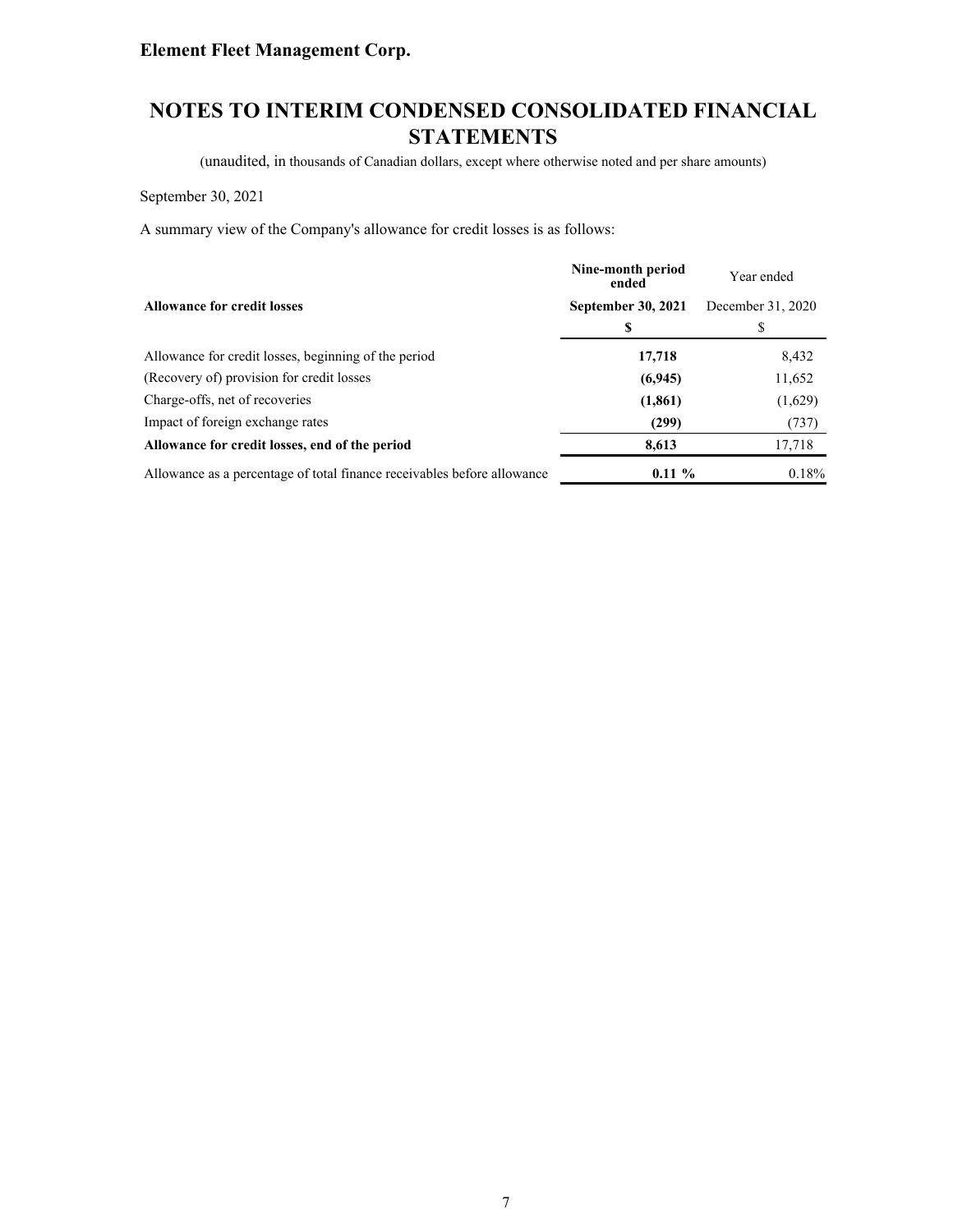(unaudited, in thousands of Canadian dollars, except where otherwise noted and per share amounts)

September 30, 2021

### **C) Credit risk exposure**

The following table sets out the credit risk exposure for finance receivables, fleet management service receivables, and the impaired values and allowances for credit losses recorded.

|                                           |            | As at September 30, 2021 |              |  |  |
|-------------------------------------------|------------|--------------------------|--------------|--|--|
| <b>Finance receivables</b>                | Performing | <b>Impaired</b>          | <b>Total</b> |  |  |
|                                           | \$         | \$                       | \$           |  |  |
| Internal risk rating grade <sup>(1)</sup> |            |                          |              |  |  |
| Low                                       | 4,073,715  |                          | 4,073,715    |  |  |
| Medium                                    | 2,205,472  |                          | 2,205,472    |  |  |
| High                                      | 183,659    |                          | 183,659      |  |  |
| Fleet management receivables              | 538,089    | 302                      | 538,391      |  |  |
| Other finance receivables                 | 294,161    |                          | 294,161      |  |  |
| Impaired                                  |            | 2,327                    | 2,327        |  |  |
|                                           | 7,295,096  | 2,629                    | 7,297,725    |  |  |
| Allowance for credit losses               | (8,590)    | (23)                     | (8,613)      |  |  |
| Net carrying value                        | 7,286,506  | 2,606                    | 7,289,112    |  |  |

1. Loan balances of \$7,774, \$107,423 and \$136 are included in the Performing category in internal risk rating grade low, medium, and high, respectively, and nil in Impaired.

|                                           |            | As at December 31, 2020 |           |  |  |
|-------------------------------------------|------------|-------------------------|-----------|--|--|
| Finance receivables                       | Performing | Impaired                | Total     |  |  |
|                                           | \$         | \$                      | \$        |  |  |
| Internal risk rating grade <sup>(2)</sup> |            |                         |           |  |  |
| Low                                       | 4,964,294  |                         | 4,964,294 |  |  |
| Medium                                    | 3,028,747  |                         | 3,028,747 |  |  |
| High                                      | 315,715    |                         | 315,715   |  |  |
| Fleet management receivables              | 504,005    | 1,501                   | 505,506   |  |  |
| Other finance receivables                 | 277,258    |                         | 277,258   |  |  |
| Impaired                                  |            | 25,463                  | 25,463    |  |  |
|                                           | 9,090,019  | 26,964                  | 9,116,983 |  |  |
| Allowance for credit losses               | (17, 457)  | (261)                   | (17,718)  |  |  |
| Net carrying value                        | 9,072,562  | 26,703                  | 9,099,265 |  |  |

2. Loan balances of \$14,098, \$86,612 and \$809 are included in the Performing category in internal risk rating grade low, medium, and high, respectively, and \$25 in Impaired.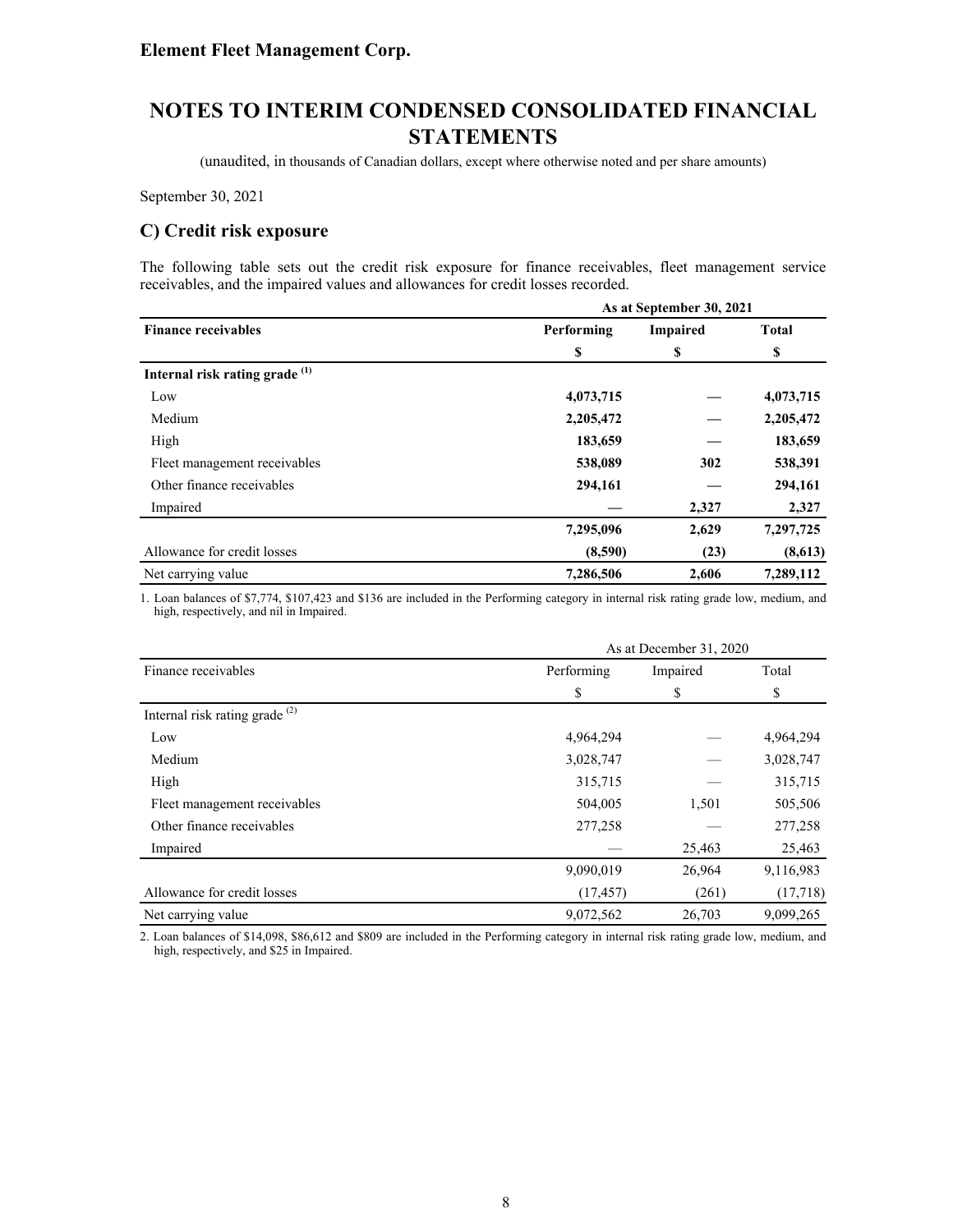# **NOTES TO INTERIM CONDENSED CONSOLIDATED FINANCIAL STATEMENTS**

(unaudited, in thousands of Canadian dollars, except where otherwise noted and per share amounts)

September 30, 2021

The Company's internal risk rating grades broadly align to external ratings as follows:

| Internal risk rating grade | <b>Standard &amp; Poor's</b> | Moody's        |
|----------------------------|------------------------------|----------------|
| Low risk                   | AAA to BBB-                  | Aaa to Baa3    |
| Medium risk                | $BB+$ to $B-$                | Bal to B3      |
| High risk                  | $CCC+$ and below             | Caa1 and below |
| Impaired receivables       | Default                      | Default        |

### **4. EQUIPMENT UNDER OPERATING LEASES**

The Company acts as a lessor in connection with operating leases and recognizes the leased assets in its unaudited interim condensed consolidated statements of financial position. The lease payments received are recognized in income as rental revenue. Leased assets under operating leases were as follows:

|                          | <b>As at September</b> As at December<br>30, 2021 | 31, 2020  |
|--------------------------|---------------------------------------------------|-----------|
|                          |                                                   |           |
| Cost                     | 3,202,978                                         | 3,067,363 |
| Accumulated depreciation | 978,108                                           | 910,136   |
| Net carrying amount      | 2,224,870                                         | 2,157,227 |

# **5. 19TH CAPITAL**

During the second quarter of 2020, the Company continued to shift its efforts to accelerate the run-off of 19<sup>th</sup> Capital, including ramping-up the pace of liquidation of the entity's assets, immediately reducing the scale of 19<sup>th</sup> Capital operations. On May 1, 2020, the Company sold the equipment under operating leases and certain other assets of 19<sup>th</sup> Capital and will have no continuing involvement in the operations, results or cash flows of  $19<sup>th</sup>$  Capital.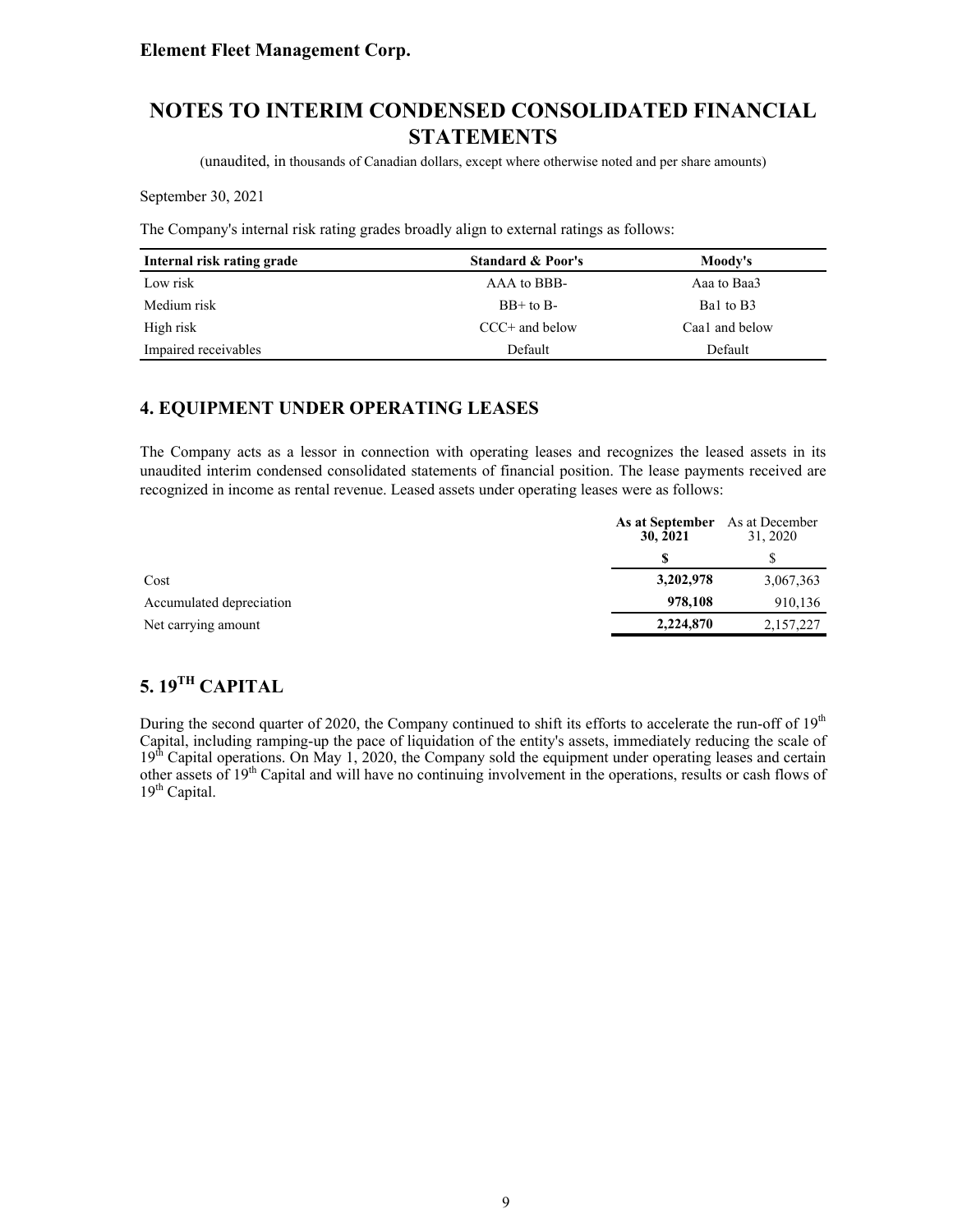(unaudited, in thousands of Canadian dollars, except where otherwise noted and per share amounts)

September 30, 2021

### **6 . BORROWINGS**

The Company's outstanding borrowings were as follows:

|                               | As at September 30, 2021                            |                                                                                  |                      |  |
|-------------------------------|-----------------------------------------------------|----------------------------------------------------------------------------------|----------------------|--|
| <b>Balance</b><br>outstanding | Weighted<br>average<br>interest rate <sup>(1)</sup> | <b>Pledged finance</b><br>receivables and<br>equipment under<br>operating leases | <b>Cash reserves</b> |  |
|                               |                                                     |                                                                                  | S                    |  |
| 2,827,550                     | 1.60                                                | 2,915,710                                                                        | 29,883               |  |
| 3,339,713                     | 1.06                                                | 3,628,606                                                                        | 22,916               |  |
| 38,560                        | 4.49                                                | 38,104                                                                           |                      |  |
| 6,205,823                     | 1.33                                                | 6,582,420                                                                        | 52,799               |  |
| 1,007,628                     | 1.44                                                |                                                                                  |                      |  |
| 1,144,051                     | 2.60                                                |                                                                                  |                      |  |
| 8,357,502                     | 1.52                                                | 6,582,420                                                                        | 52,799               |  |
| (26,599)                      |                                                     |                                                                                  |                      |  |
| 4,801                         |                                                     |                                                                                  |                      |  |
| 8,335,704                     |                                                     |                                                                                  |                      |  |
|                               | S                                                   | $\frac{6}{9}$                                                                    | s                    |  |

|                                         | As at December 31, 2020 |                                                     |                                                                           |               |
|-----------------------------------------|-------------------------|-----------------------------------------------------|---------------------------------------------------------------------------|---------------|
|                                         | Balance<br>outstanding  | Weighted<br>average<br>interest rate <sup>(1)</sup> | Pledged finance<br>receivables and<br>equipment under<br>operating leases | Cash reserves |
|                                         | S                       | $\%$                                                | \$                                                                        | \$            |
| Revolving term notes in amortization    | 4,005,371               | 2.25                                                | 4,097,274                                                                 | 48,365        |
| Variable funding notes                  | 3,768,395               | 1.25                                                | 3,974,534                                                                 | 27,667        |
| Other                                   | 44,841                  | 4.50                                                | 44,406                                                                    |               |
| Vehicle management asset-backed debt    | 7,818,607               | 1.78                                                | 8,116,214                                                                 | 76,032        |
| Revolving senior credit facilities      | 1,551,939               | 1.41                                                |                                                                           |               |
| Senior notes                            | 509,080                 | 3.85                                                |                                                                           |               |
|                                         | 9,879,626               | 1.83                                                | 8,116,214                                                                 | 76,032        |
| Deferred financing costs                | (29, 911)               |                                                     |                                                                           |               |
| Hedge accounting fair value adjustments | 14,621                  |                                                     |                                                                           |               |
| Total borrowings                        | 9,864,336               |                                                     |                                                                           |               |

1. Represents the weighted average stated interest rate of outstanding debt at period-end, and excludes amortization of deferred financing costs, premiums or discounts, stand-by fees and the effects of hedging.

The Company was in compliance with all financial and reporting covenants with all of its lenders at September 30, 2021.

#### **Vehicle management asset-backed debt**

As at September 30, 2021, the Company had available capacity in variable funding notes and other of \$1,336,601 (December 31, 2020 – \$1,910,587) under its vehicle management asset-backed debt facilities.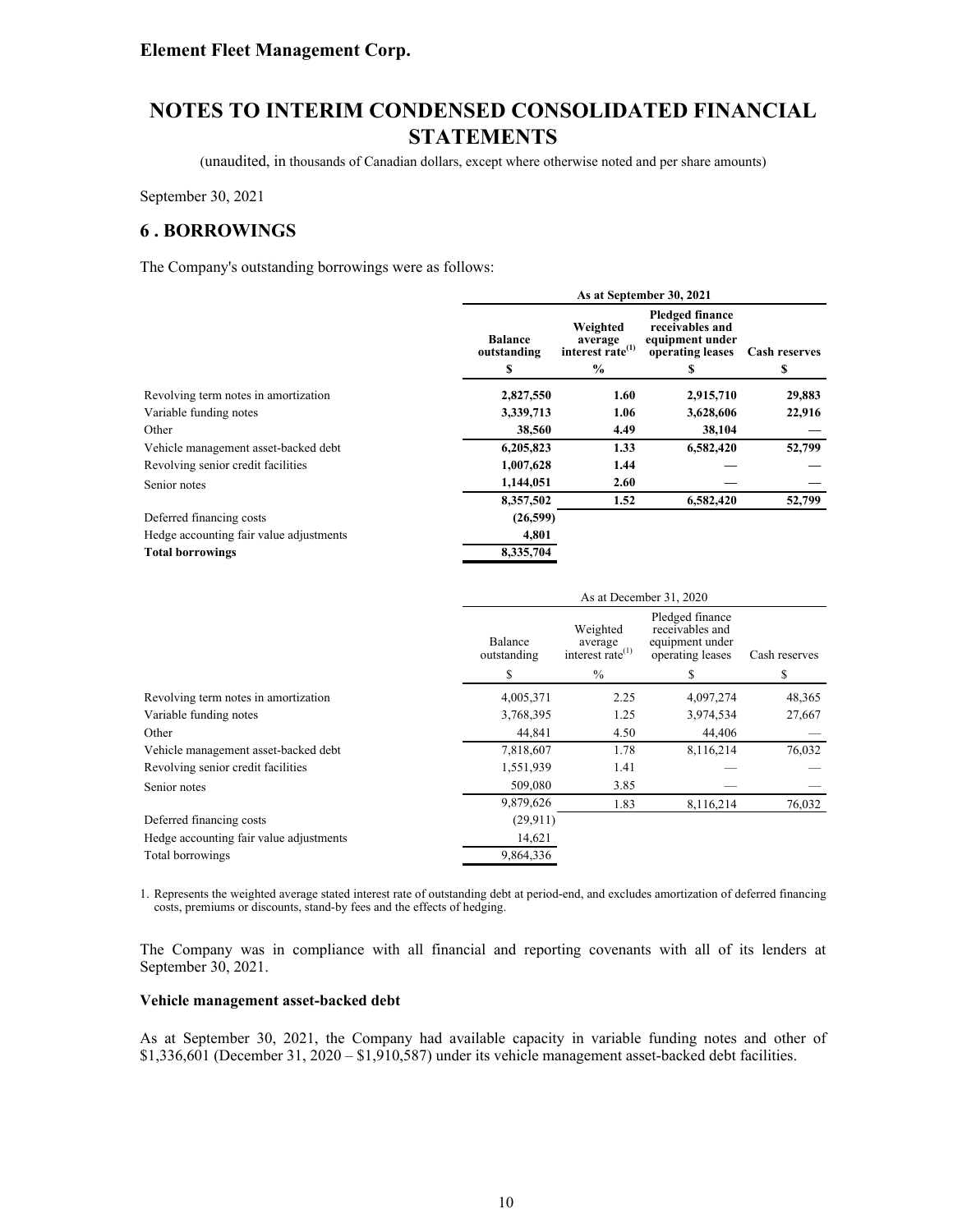(unaudited, in thousands of Canadian dollars, except where otherwise noted and per share amounts)

September 30, 2021

On March 23, 2021, the Company issued \$944,470 (US \$750,004) of amortizing term notes at an initial weighted average interest rate of 0.51%. The proceeds from this issuance were used to pay down variable funding notes.

#### **Revolving senior credit facilities**

As at September 30, 2021, the Company had access to \$1,979,617 (December 31, 2020 - \$1,120,731) of available financing under the revolving senior credit facilities.

#### **Senior notes**

As at September 30, 2021, the Company had \$1,144,051 (US \$900,000) in outstanding senior unsecured notes (December 31, 2020 - \$509,080 (US \$400,000)).

On April 6, 2021, the Company issued \$629,644 (US \$500,000) in aggregate principal amount of 1.60% senior unsecured notes due April 6, 2024. The senior unsecured notes were priced at \$99.883 per \$100 principal amount for an effective yield of 1.64%. Interest is paid semi-annually in arrears on April 6 and October 6, commencing on October 6, 2021. The proceeds received at the time of closing will be used for working capital and general corporate purposes.

#### **Restricted funds**

As at September 30, 2021, restricted funds include (i) cash reserves of \$52,799 (December 31, 2020 - \$76,032), which represent collateral for secured borrowing arrangements; (ii) cash accumulated in the collection account of \$288,652 (December 31, 2020 - \$297,373), which represents repayments received on assets financed pursuant to the secured borrowing facilities, which are subsequently utilized in accordance with applicable provisions; and (iii) cash of \$2,669 (December 31, 2020 - \$15,573) provided to counterparties as collateral against derivative liabilities.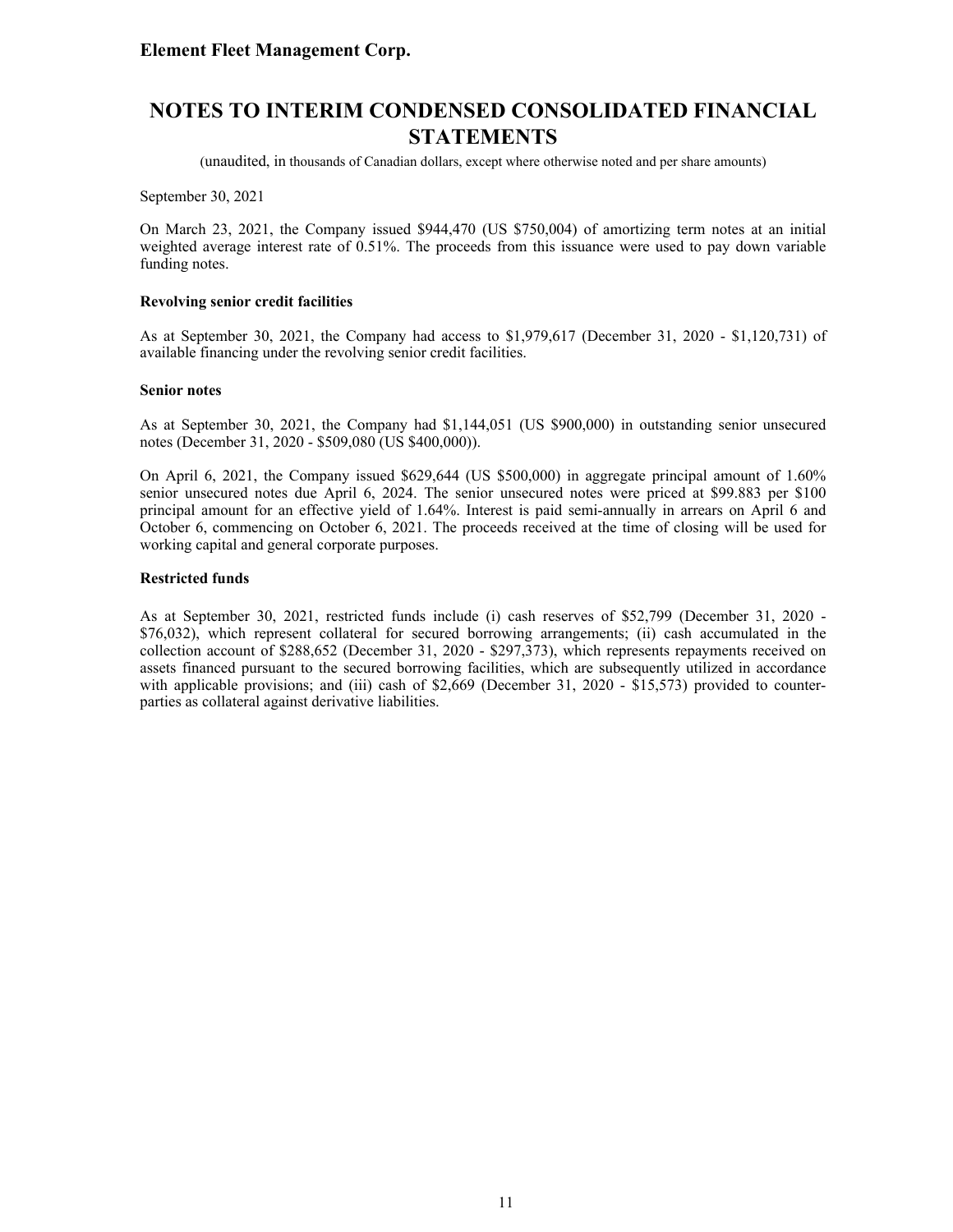(unaudited, in thousands of Canadian dollars, except where otherwise noted and per share amounts)

September 30, 2021

# **7. CONVERTIBLE DEBENTURES**

Convertible debentures consist of:

|                   |                        |                                               |                                        | As at September 30, 2021 |                          |                 |                       |
|-------------------|------------------------|-----------------------------------------------|----------------------------------------|--------------------------|--------------------------|-----------------|-----------------------|
| <b>Issue Date</b> | Final<br>maturity date | <b>Conversion price</b><br>per share $^{(1)}$ | <b>Interest</b><br>rate <sup>(2)</sup> | Face<br>value            | <b>Deferred</b><br>costs | <b>Discount</b> | Net carrying<br>value |
|                   |                        | \$                                            | $\frac{6}{9}$                          | \$                       | \$                       | S               | \$                    |
| April 5, 2019     | June 30, 2024          | 12.05                                         | 4.250                                  | 172,500                  | (3,654)                  | (11,004)        | 157,842               |
|                   |                        |                                               |                                        |                          |                          |                 |                       |
|                   |                        |                                               |                                        | As at December 31, 2020  |                          |                 |                       |
| <b>Issue Date</b> | Final maturity<br>date | Conversion price<br>per share                 | Interest<br>rate $^{(2)}$              | Face<br>value            | Deferred<br>costs        | Discount        | Net carrying<br>value |
|                   |                        | \$                                            | $\frac{0}{0}$                          | \$                       | \$                       | \$              | \$                    |
| April 5, 2019     | June 30, 2024          | 12.05                                         | 4.250                                  | 172,500                  | (4, 567)                 | (13,666)        | 154,267               |

1. There was no change to the conversion price from the date of issuance for the April 5, 2019 issuance.

2. Stated interest rate on principal face value.

#### **May 29, 2015 Issuance**

On June 30, 2020, the \$567,200 4.25% extendible convertible unsecured subordinated debentures matured and were repaid in full, including accrued interest, by the Company, on June 29, 2020, in accordance with the Trust Indenture.

### **8. SHARE CAPITAL**

The Company is currently authorized to issue (i) an unlimited number of common shares without nominal or par value and (ii) an unlimited number of preferred shares, issuable in series.

|                                   | <b>Common shares</b> |             |
|-----------------------------------|----------------------|-------------|
|                                   | <b>Shares</b><br>#   | Amount<br>S |
| Balance, December 31, 2019        | 436,509,117          | 3,127,714   |
| Share issuance                    | 1,677,274            | 18,140      |
| Share repurchase                  | (762, 100)           | (5,500)     |
| Exercise of options               | 2,851,002            | 40,025      |
| <b>Balance, December 31, 2020</b> | 440,275,293          | 3,180,379   |
| Share repurchase                  | (30, 085, 733)       | (218,506)   |
| Exercise of options               | 2,690,238            | 42,797      |
| Balance, September 30, 2021       | 412,879,798          | 3,004,670   |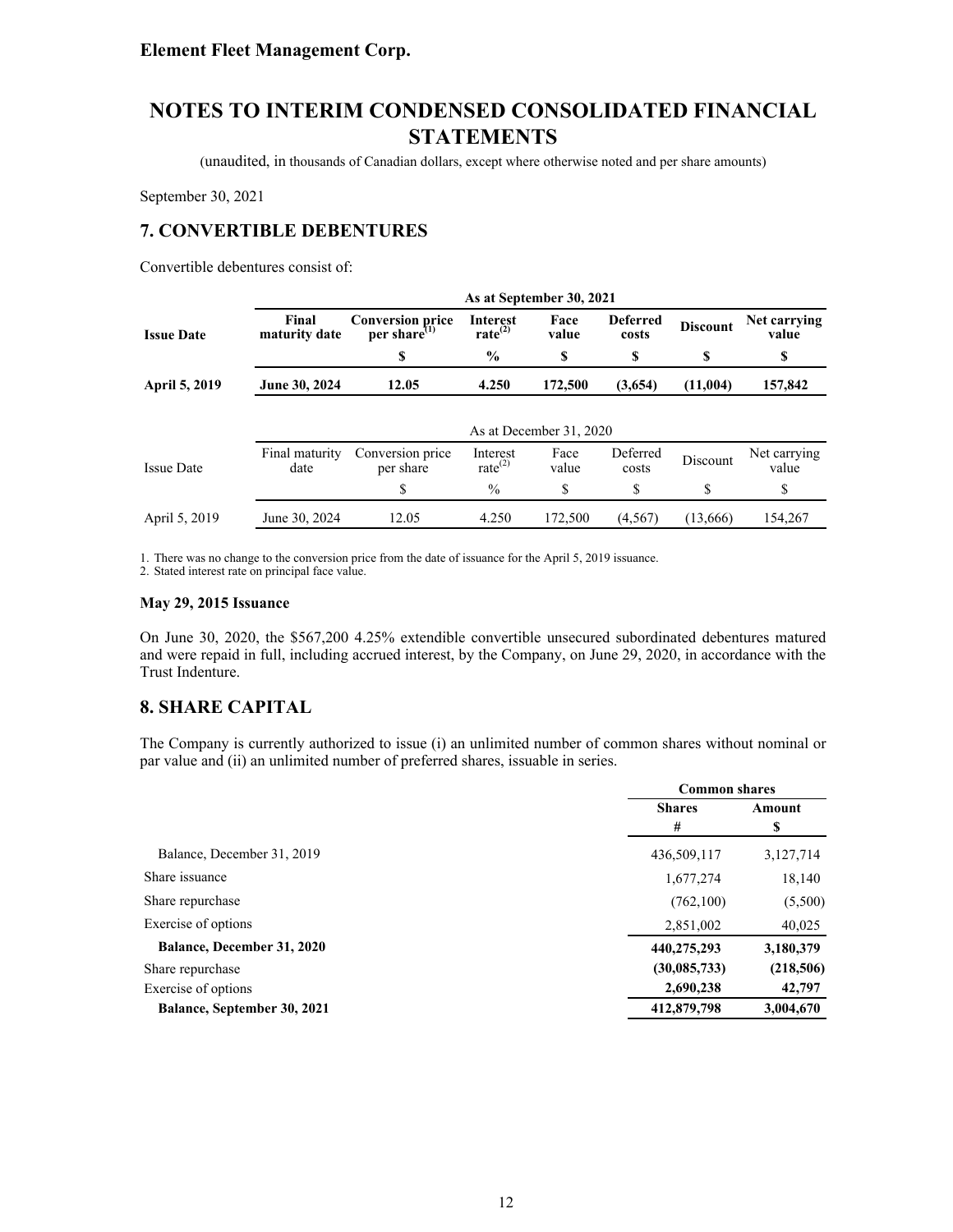(unaudited, in thousands of Canadian dollars, except where otherwise noted and per share amounts)

September 30, 2021

### **Share Repurchase**

On November 4, 2020, the TSX approved the Company's notice of intention to commence a Normal Course Issuer Bid (the "NCIB"). The NCIB allows the Company to repurchase on the open market (or as otherwise permitted), at its discretion during the period commencing on November 10, 2020 and ending on the earlier of November 9, 2021 or the completion of purchases under the NCIB, up to 43,929,594 common shares of the Company, subject to the normal terms and limitations of such bids. Under this bid for the three- and ninemonth periods ended September 30, 2021, 8,725,688 and 30,085,733, respectively, common shares have been repurchased for cancellation for \$122,464 and \$416,395, respectively, including commission, at a volume weighted average price of \$14.03 and \$13.84 per common share, respectively. The Company applies trade date accounting in determining the date on which the share repurchase is reflected in the consolidated financial statements. Trade date accounting is the date on which the Company commits itself to purchase the shares.

#### **Issuance of common shares**

On October 27, 2020, the Board approved the termination of the dividend reinvestment plan ("DRIP") which was originally announced on October 1, 2018. The DRIP provided eligible shareholders the opportunity to reinvest their eligible cash dividends for additional common shares at a discount of 2% to the prevailing market price of the common shares on the TSX. Eligible shareholders were required to reside in Canada. Dividends declared after October 27, 2020 are not eligible for the DRIP.

For the three- and nine-month periods ended September 30, 2021, the Company issued nil common shares under the DRIP (September 30, 2020 - 601,483 and 1,164,435 common shares, respectively).

### **Common share dividends**

For the three- and nine-month periods ended September 30, 2021, the Company declared \$26,846 and \$82,526, respectively, in common share dividends or \$0.065 and \$0.195, respectively, per common share (September 30, 2020 - \$19,882 and \$59,427 , respectively, or \$0.045 and \$0.136, respectively, per common share).

As at September 30, 2021, the accrued common share dividends were \$26,846 (December 31, 2020 – \$28,623).

#### **Increase in Common Share Dividend**

On October 27, 2020, the Board approved the increase in the quarterly common share dividend from \$0.045 to \$0.065 per share.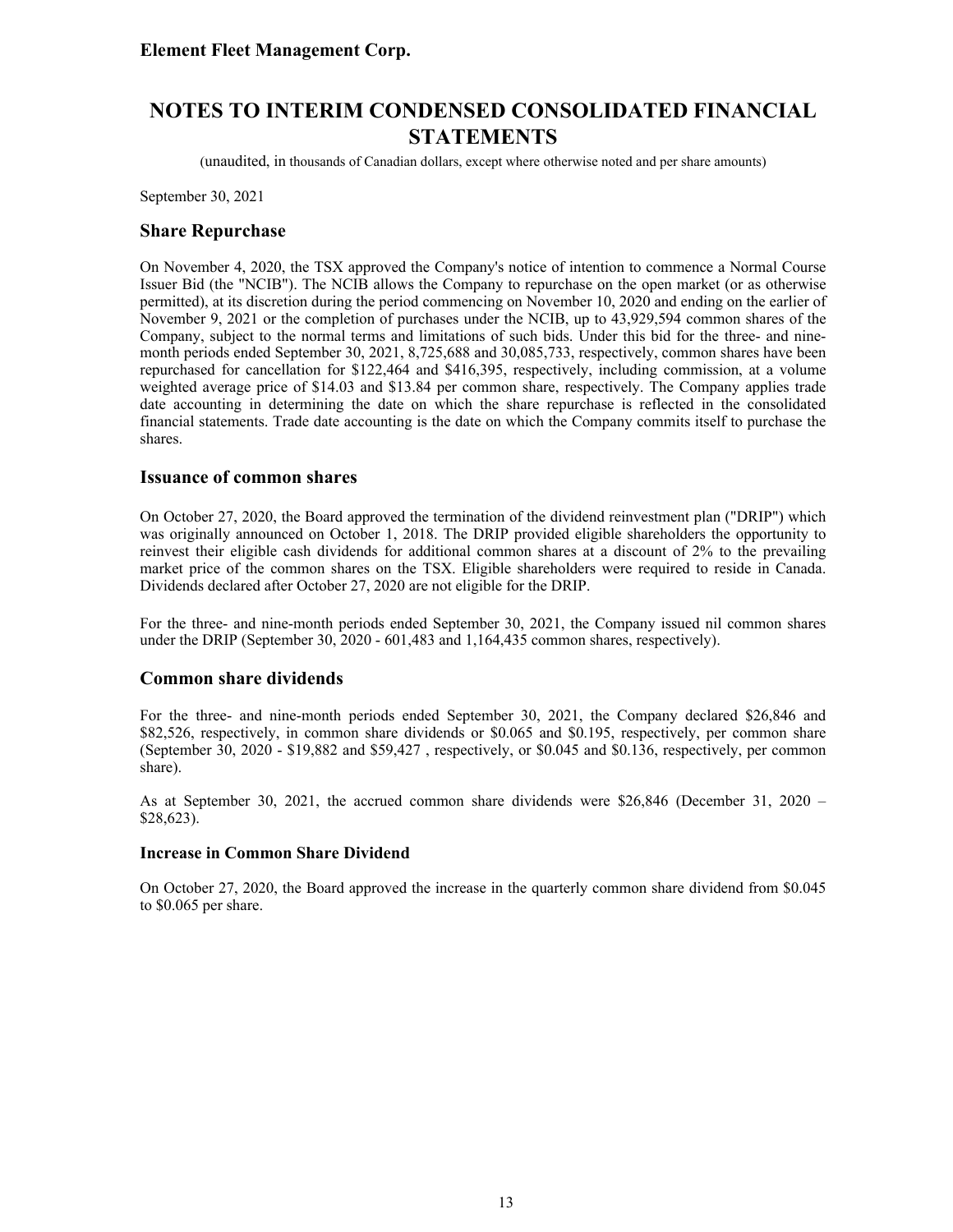(unaudited, in thousands of Canadian dollars, except where otherwise noted and per share amounts)

September 30, 2021

#### **Preferred shares**

The Company's cumulative 5-Year rate reset Preferred Shares series as at September 30, 2021 consist of the following:

| <b>Series</b> | <b>Issue date</b>    | Interest rate     | Gross   | After tax transaction costs Net proceeds |         | <b>Shares</b> |
|---------------|----------------------|-------------------|---------|------------------------------------------|---------|---------------|
|               |                      | $\frac{0}{0}$     |         | S                                        |         | #             |
| A             | December 17, 2013    | 6.93 <sup>1</sup> | 115,000 | 4.625                                    | 110,375 | 4,600,000     |
|               | <b>March 7, 2014</b> | $6.21^{2}$        | 128,160 | 3.416                                    | 124,744 | 5,126,400     |
| E             | June 18, 2014        | $5.903^3$         | 133,048 | 3,054                                    | 129,994 | 5,321,900     |
|               | May 5, 2017          | 5.75              | 150,000 | 3.244                                    | 146,756 | 6,000,000     |

1. On December, 20, 2018, Preferred Shares Series A dividend rate was reset from 6.60% to 6.93%.

2. On June 21, 2019, Preferred Shares Series C dividend rate was reset from 6.50% to 6.21%.

3. On September 19, 2019, Preferred Shares Series E dividend rate was reset from 6.40% to 5.903%.

### **Series G Preferred Shares Redemption**

On September 30, 2020, the Company redeemed all of its 6,900,000 Series G Preferred Shares for a redemption price equal to \$25.00 per share for a total of \$172,500 together with all accrued and unpaid dividends.

### **Preferred share dividends**

For the three- and nine-month periods ended September 30, 2021, the Company declared \$8,103 and \$24,309, respectively, in preferred share dividends (September 30, 2020 – \$10,906 and \$32,717, respectively).

As at September 30, 2021, the accrued preferred share dividends were \$89 (December 31, 2020 – \$89).

### **9. SHARE-BASED COMPENSATION**

Share-based compensation expense consists of the following:

|                             | Three-month period ended |               | Nine-month period ended |                       |  |
|-----------------------------|--------------------------|---------------|-------------------------|-----------------------|--|
|                             | September 30,            | September 30, | September 30,           | September 30,<br>2020 |  |
|                             | 2021                     | 2020          | 2021                    |                       |  |
|                             | \$                       | \$            | S                       | \$                    |  |
| (a) Stock options           | 10                       |               | 232                     | 625                   |  |
| (b) Deferred share units    | 318                      | 511           | 969                     | 1,387                 |  |
| (c) Performance share units | 2,881                    | 2,249         | 8,725                   | 6,805                 |  |
| (d) Restricted share units  | 1,877                    | 2,828         | 7,911                   | 6,638                 |  |
|                             | 5,086                    | 5,591         | 17,837                  | 15,455                |  |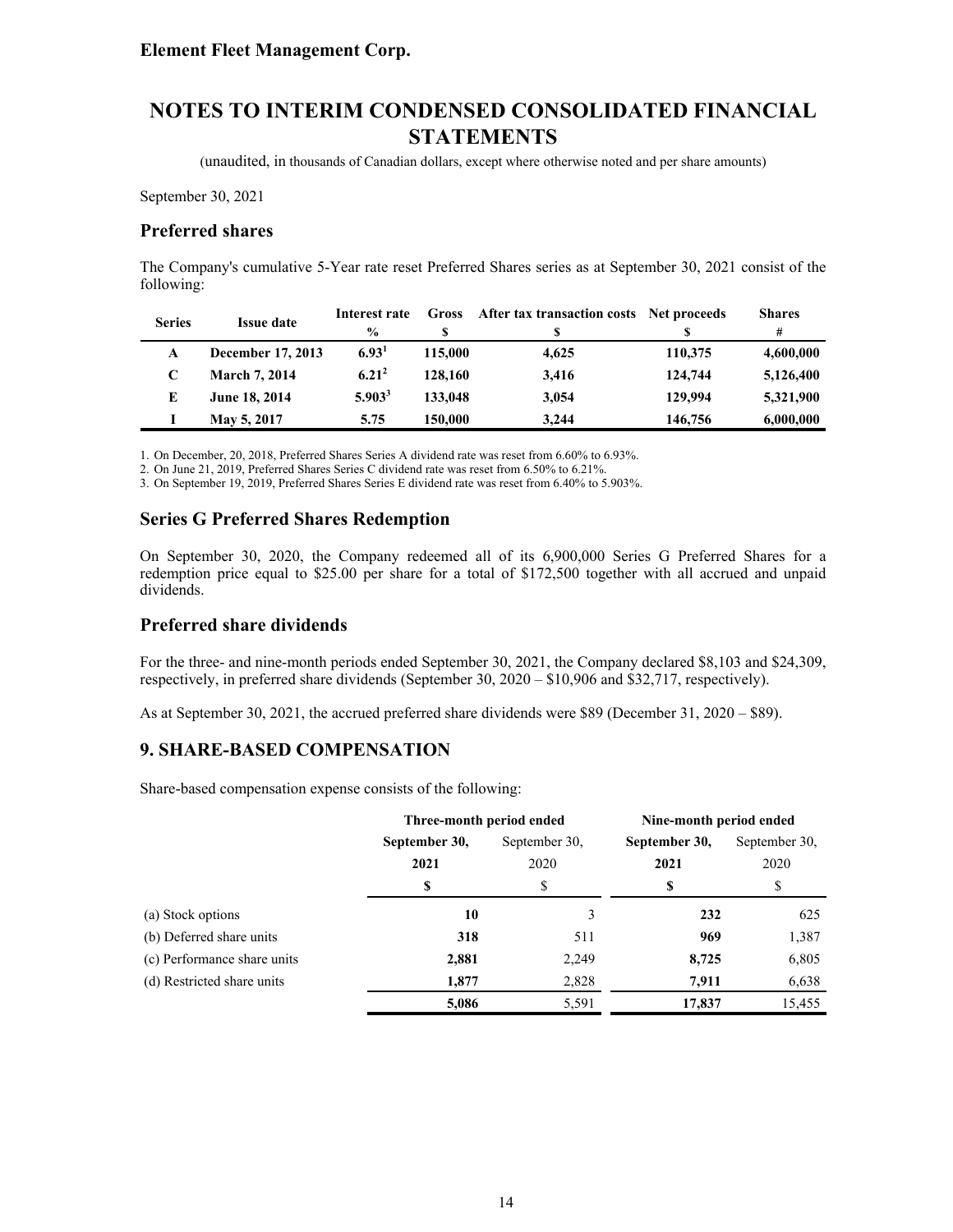(unaudited, in thousands of Canadian dollars, except where otherwise noted and per share amounts)

September 30, 2021

#### **(a) Stock options**

The changes in the number of stock options during the periods were as follows:

|                                 | Number of<br>options | Weighted<br>average<br>exercise price |
|---------------------------------|----------------------|---------------------------------------|
|                                 | #                    | \$                                    |
| Outstanding, December 31, 2019  | 16,412,433           | 10.26                                 |
| Forfeited                       | (62,984)             | 8.69                                  |
| Expired                         | (1, 565, 163)        | 12.13                                 |
| Exercised $^{(1)}$              | (3,761,627)          | 10.22                                 |
| Outstanding, December 31, 2020  | 11,022,659           | 10.01                                 |
| Forfeited                       | (20, 434)            | 10.21                                 |
| Expired                         | (810, 630)           | 12.78                                 |
| Exercised <sup>(1)</sup>        | (3,435,490)          | 11.46                                 |
| Outstanding, September 30, 2021 | 6,756,105            | 8.58                                  |

1. Weighted average share price of options exercised during the nine-month period ended September 30, 2021 was \$13.82 (year-ended December 31,  $2020 - 12.45$ .

#### **(b) Deferred share units, performance share units and restricted share units**

|                                       | Deferred share<br>units | Performance<br>share units | <b>Restricted</b><br>share units |  |
|---------------------------------------|-------------------------|----------------------------|----------------------------------|--|
|                                       | #                       | #                          | #                                |  |
| Outstanding, December 31, 2019        | 682,703                 | 1,507,806                  | 1,896,940                        |  |
| Granted                               | 176,534                 | 578,018                    | 786,848                          |  |
| Forfeited                             |                         | (1,388)                    | (102, 527)                       |  |
| Redeemed                              | (225, 266)              | (203, 186)                 | (1,071,054)                      |  |
| <b>Outstanding, December 31, 2020</b> | 633,971                 | 1,881,250                  | 1,510,207                        |  |
| Granted                               | 101,078                 | 797,283                    | 872,085                          |  |
| Forfeited                             |                         |                            | (69,276)                         |  |
| Redeemed                              |                         | (569, 552)                 | (727, 638)                       |  |
| Outstanding, September 30, 2021       | 735,049                 | 2,108,981                  | 1,585,378                        |  |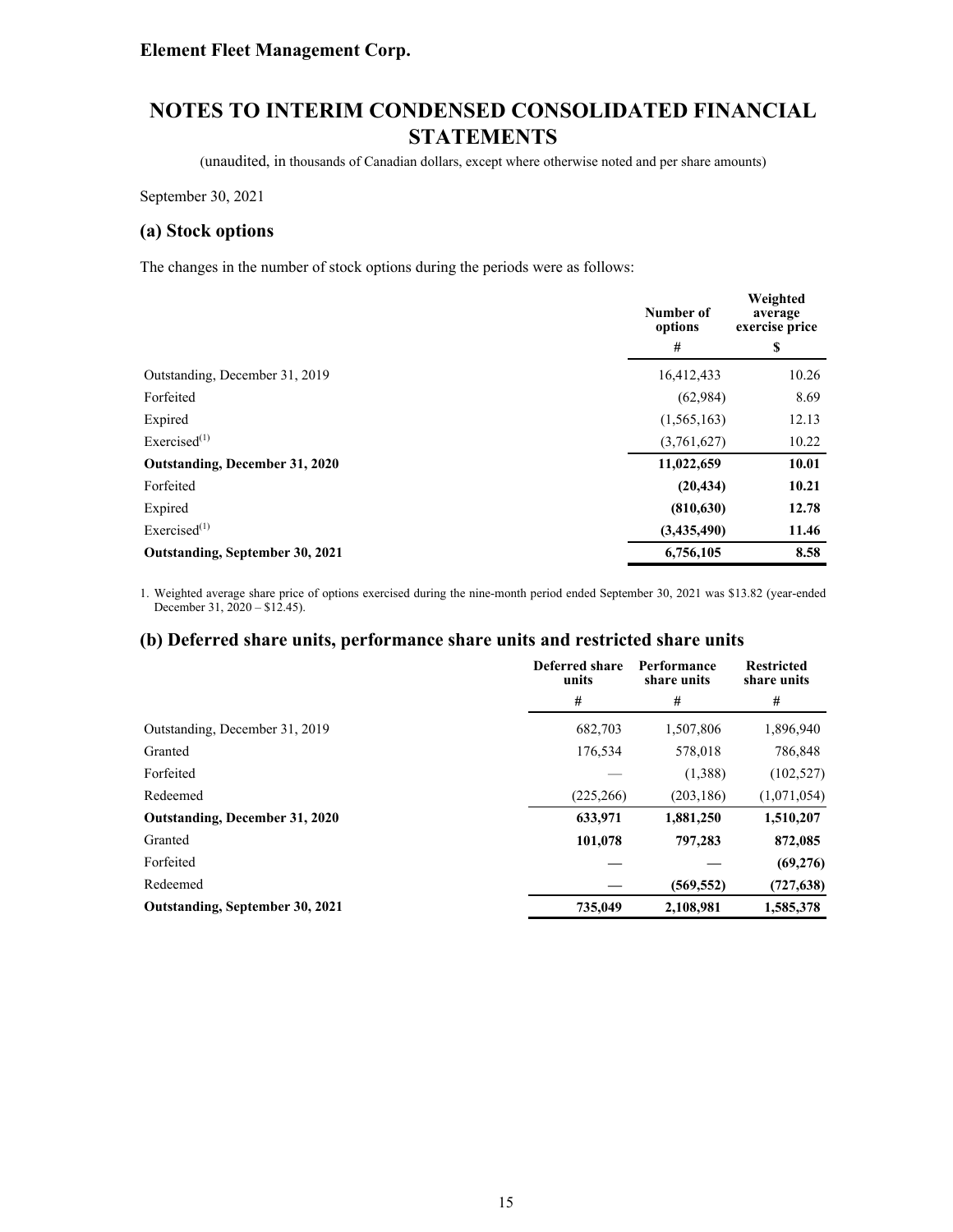(unaudited, in thousands of Canadian dollars, except where otherwise noted and per share amounts)

September 30, 2021

### **10. REVENUE**

Set out below is the disaggregation of the Company's revenue before interest expense.

|                                                  | Three-month period ended    |           | Nine-month period ended |               |  |
|--------------------------------------------------|-----------------------------|-----------|-------------------------|---------------|--|
|                                                  | September 30, September 30, |           | September 30,           | September 30, |  |
|                                                  | 2021                        | 2020      | 2021                    | 2020          |  |
|                                                  | \$                          | \$        | \$                      | \$            |  |
| <b>Major service lines</b>                       |                             |           |                         |               |  |
| Interest income, net                             | 91,119                      | 122,100   | 288,330                 | 403,490       |  |
| Rental revenue                                   | 155,302                     | 143,139   | 461,633                 | 445,891       |  |
| Gain on sale of equipment under operating leases | 19,742                      | 16,242    | 59,836                  | 35,942        |  |
| Depreciation of equipment under operating leases | (110, 230)                  | (104,908) | (331,775)               | (319,099)     |  |
| Financing revenue before interest expense        | 155,933                     | 176,573   | 478,024                 | 566,224       |  |
| Service revenue, net                             | 99,713                      | 98,119    | 279,494                 | 287,601       |  |
| Vehicle sales and end of contract fees           | 21,362                      | 26,615    | 69,255                  | 77,495        |  |
| Servicing income, net                            | 121,075                     | 124,734   | 348,749                 | 365,096       |  |
| Syndication revenue, net                         | 13,937                      | 15,246    | 49,891                  | 51,666        |  |
| Net revenue before interest expense              | 290,945                     | 316,553   | 876,664                 | 982,986       |  |
| Primary geographical markets                     |                             |           |                         |               |  |
| US and Canada                                    | 197,515                     | 235,476   | 595,595                 | 758,939       |  |
| Australia and New Zealand                        | 53,574                      | 50,000    | 167,988                 | 135,207       |  |
| Mexico                                           | 39,856                      | 31,077    | 113,081                 | 88,840        |  |
| Net revenue before interest expense              | 290,945                     | 316,553   | 876,664                 | 982,986       |  |
| Timing of revenue recognition                    |                             |           |                         |               |  |
| Revenue earned at a point in time                | 112,876                     | 110,417   | 316,661                 | 313,214       |  |
| Revenue earned over time                         | 178,069                     | 206,136   | 560,003                 | 669,772       |  |
| Net revenue before interest expense              | 290,945                     | 316,553   | 876,664                 | 982,986       |  |

Revenue earned at a point in time includes gain on sale of equipment under operating leases, commissions from repairs due to accidents, fuel, title and registration fees, syndication revenue, and vendor commissions. Revenue earned over time includes interest income and rental revenue, fleet maintenance and accident management fees, and telematics fees.

### **(A) Contract balances**

|                 | 30, 2021 | <b>As at September</b> As at December 31,<br>2020 |  |
|-----------------|----------|---------------------------------------------------|--|
|                 |          |                                                   |  |
| Contract assets | 14.242   | 15.214                                            |  |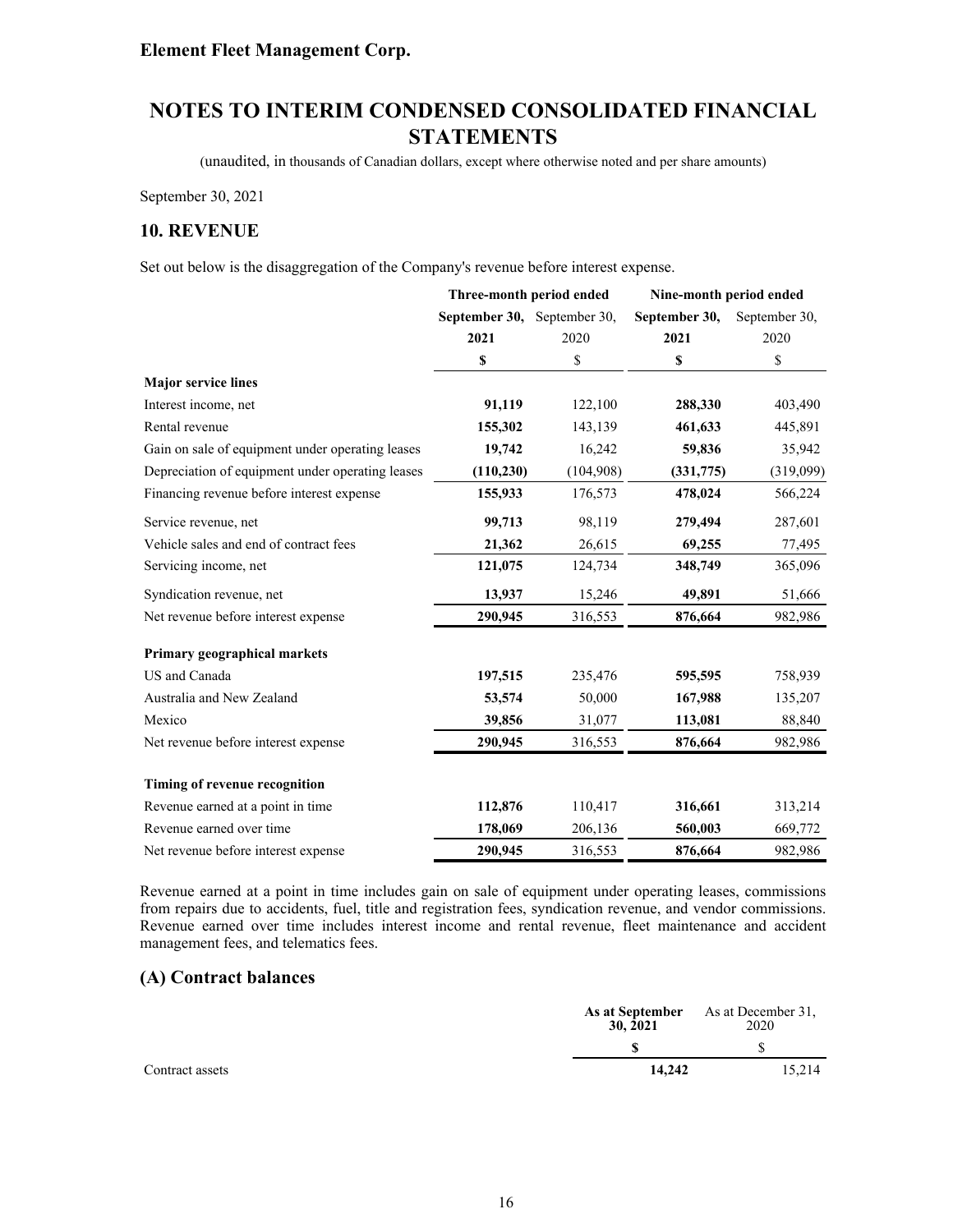(unaudited, in thousands of Canadian dollars, except where otherwise noted and per share amounts)

September 30, 2021

Contract assets represent the costs the Company incurs to enter into service contracts with clients including certain commissions. Contract assets are recorded in the unamortized deferred costs and subsidies line within note 3. For the three- and nine-month periods ended September 30, 2021, the Company has recorded \$2,101 and \$7,015, respectively, of amortization on its service contract assets (September 30, 2020 - \$2,268 and \$7,156, respectively).

### **B) Performance obligations**

*Fixed-fee Service Contracts.* The Company provides separately priced and contracted service contracts to its fleet clients that include fuel cards, accident management services, and maintenance services. These service contracts generally have open-ended terms and can be in place as long as the client uses the underlying vehicle that is being serviced. Fees are billed monthly and revenue is recognized over the term of the agreement proportionally over the passage of time.

### **11. INCOME TAXES**

The Company calculates the period income tax expense using the tax rate that would be applicable to the expected total annual earnings. IAS 34 requires this annual tax rate to be reviewed each quarter and applied to the profits earned to date.

The effective income tax rate was 25.2% and 25.1% for the three- and nine-month periods ended September 30, 2021, respectively (three- and nine-month periods ended September 30, 2020 - 19.8% and 15.4%, respectively). The effective tax rate is higher than prior years reflecting a number of adjustments in the prior year that temporarily reduced the tax rate during the three- and nine-month periods ended September 30, 2020.

### **12. EARNINGS PER SHARE**

Basic earnings per share is as follows:

|                                                                            | Three-month period ended |             |  | Nine-month period ended |   |               |  |               |
|----------------------------------------------------------------------------|--------------------------|-------------|--|-------------------------|---|---------------|--|---------------|
|                                                                            | September 30,            |             |  | September 30.           |   | September 30, |  | September 30. |
|                                                                            |                          | 2021        |  | 2020                    |   | 2021          |  | 2020          |
|                                                                            |                          | \$          |  | S                       |   | \$            |  |               |
| Net income attributable to shareholders                                    |                          | 84,941      |  | 70,778                  |   | 261,342       |  | 208,730       |
| Cumulative dividends on preferred shares                                   |                          | (8,103)     |  | (10, 875)               |   | (24,309)      |  | (32, 687)     |
| Net income available to common shareholders                                |                          | 76,838      |  | 59,903                  |   | 237,033       |  | 176,043       |
| Weighted average number of common shares<br>outstanding $-$ basic (number) |                          | 416,353,081 |  | 438,853,873             |   | 427,752,829   |  | 438,006,373   |
| Basic earnings per share                                                   |                          | 0.18 S      |  | 0.14                    | S | 0.55 S        |  | 0.40          |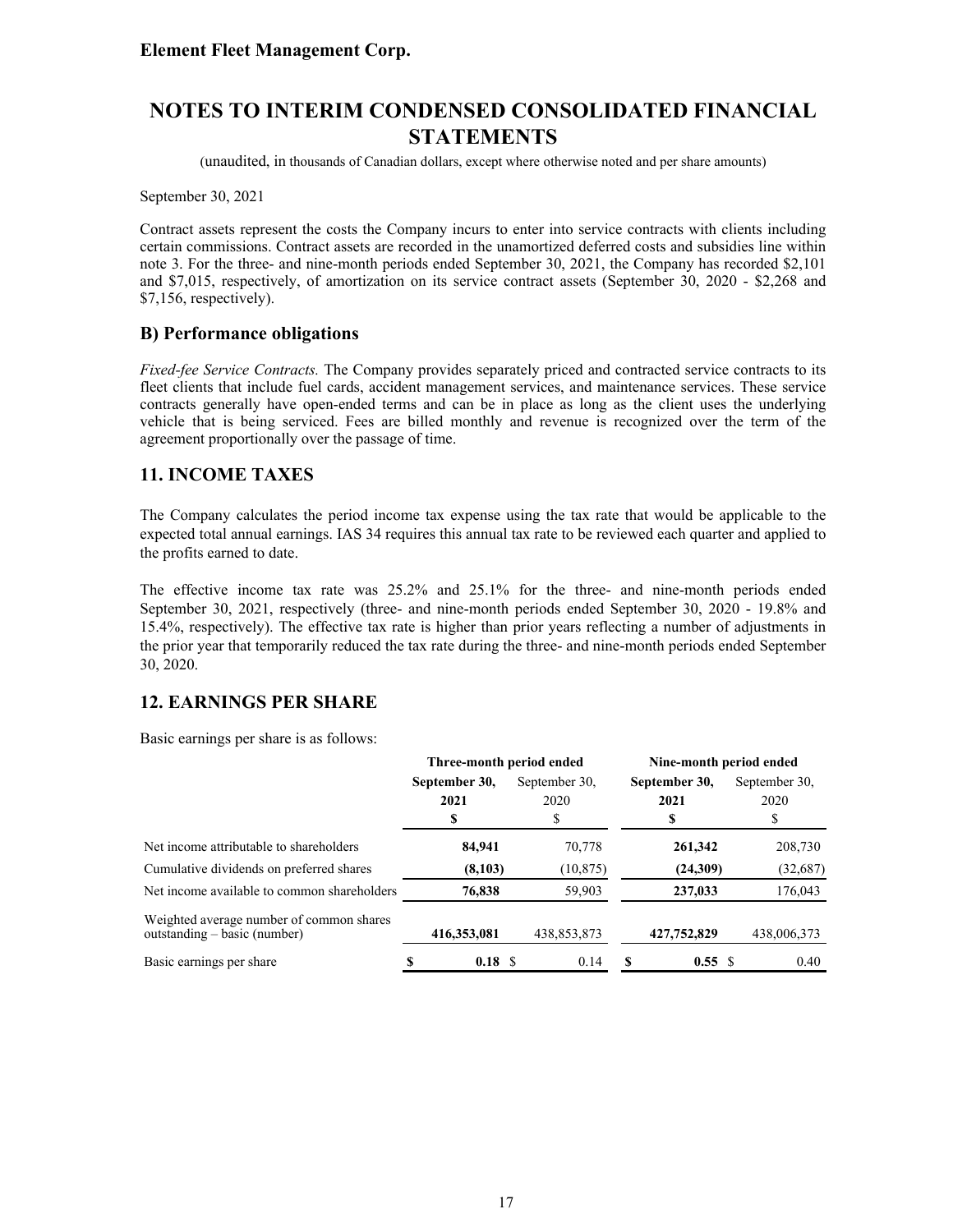# **NOTES TO INTERIM CONDENSED CONSOLIDATED FINANCIAL STATEMENTS**

(unaudited, in thousands of Canadian dollars, except where otherwise noted and per share amounts)

#### September 30, 2021

Diluted earnings per share is as follows:

|                                                                                         | Three-month period ended |                       | Nine-month period ended |                       |  |
|-----------------------------------------------------------------------------------------|--------------------------|-----------------------|-------------------------|-----------------------|--|
|                                                                                         | September 30,<br>2021    | September 30.<br>2020 | September 30,<br>2021   | September 30.<br>2020 |  |
|                                                                                         | \$                       | \$                    | S                       | \$                    |  |
| Net income available to common<br>shareholders adjusted for the effects of<br>dilution  | 78,444                   | 61,608                | 241,863                 | 181,430               |  |
| Weighted average number of common shares<br>outstanding – basic (number) <sup>(1)</sup> | 416,353,081              | 438,853,873           | 427,752,829             | 438,006,373           |  |
| Convertible debentures (number)                                                         | 14,315,353               | 14,315,353            | 14,315,353              | 14,315,353            |  |
| Dilutive stock options and warrants (number)                                            | 2,564,280                | 1,497,772             | 2,495,828               | 1,487,215             |  |
| Weighted average number of common shares<br>outstanding – diluted (number)              | 433,232,714              | 454,666,998           | 444,564,010             | 453,808,941           |  |
| Diluted earnings per share                                                              | 0.18S                    | 0.14                  | $0.54 \text{ }$<br>-S   | 0.40                  |  |

1. Prior year weighted average number of common shares outstanding has been adjusted for the impact of the issuance of shares under the DRIP by 12,014 and 9,511 shares for the three- and nine-month periods ended September 30, 2020, respectively.

Instruments outstanding as at September 30, 2021 that could potentially dilute basic earnings per share in the future, but were not included in the calculation of diluted earnings per share because they were anti-dilutive, included 701,143 and 701,143 stock options for the three- and nine-month periods ended September 30, 2021, respectively (September 30, 2020 - 7,534,573 and 7,534,573 stock options, respectively).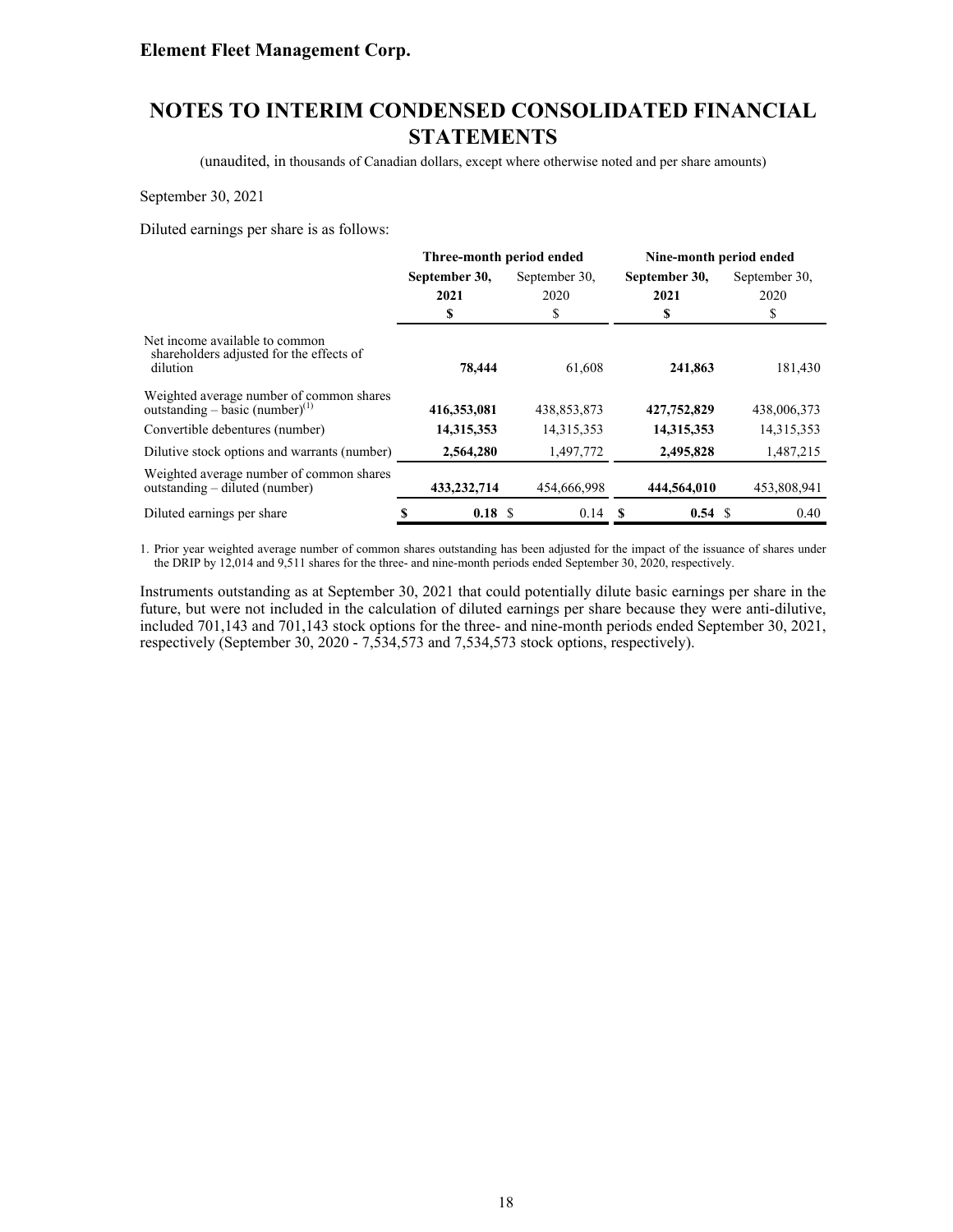(unaudited, in thousands of Canadian dollars, except where otherwise noted and per share amounts)

September 30, 2021

# **13. CAPITALIZATION**

The Company's objectives when managing capital are to ensure sufficient liquidity to support its financial objectives and strategic plans, to ensure its financial covenants are met and to maximize shareholder value. Element's funding activities are well diversified by facility, geography, investor, and lender and include both secured and unsecured sources.

The Company's capitalization is as follows, as at:

| As at                                   | September 30,<br>2021 | December 31.<br>2020 |
|-----------------------------------------|-----------------------|----------------------|
|                                         | \$                    | \$                   |
| Cash                                    | 103,771               | 8,789                |
| Unsecured debt                          |                       |                      |
| Senior credit facilities                | 1,007,628             | 1,551,939            |
| 4.250% Convertible Debentures due 2024  | 157,842               | 154,267              |
| 3.850% Senior Notes due 2025            | 508,467               | 509,080              |
| 1.600% Senior Notes due 2024            | 635,584               |                      |
| Vehicle Management Asset-Backed Debt    |                       |                      |
| Revolving term notes in amortization    | 2,827,550             | 4,005,371            |
| Variable funding notes                  | 3,339,713             | 3,768,395            |
| Other                                   | 38,560                | 44,841               |
| Deferred financing costs                | (26,599)              | (29, 911)            |
| Hedge accounting fair value adjustments | 4,801                 | 14,621               |
| <b>Total debt</b>                       | 8,493,546             | 10,018,603           |
| Shareholders' equity                    |                       |                      |
| Common share capital                    | 3,004,670             | 3,180,379            |
| Preferred share capital                 | 511,869               | 511,869              |
| Other                                   | (16,309)              | 91,869               |
| <b>Total Shareholders' Equity</b>       | 3,500,230             | 3,784,117            |
| <b>Total Capitalization</b>             | 11,993,776            | 13,802,720           |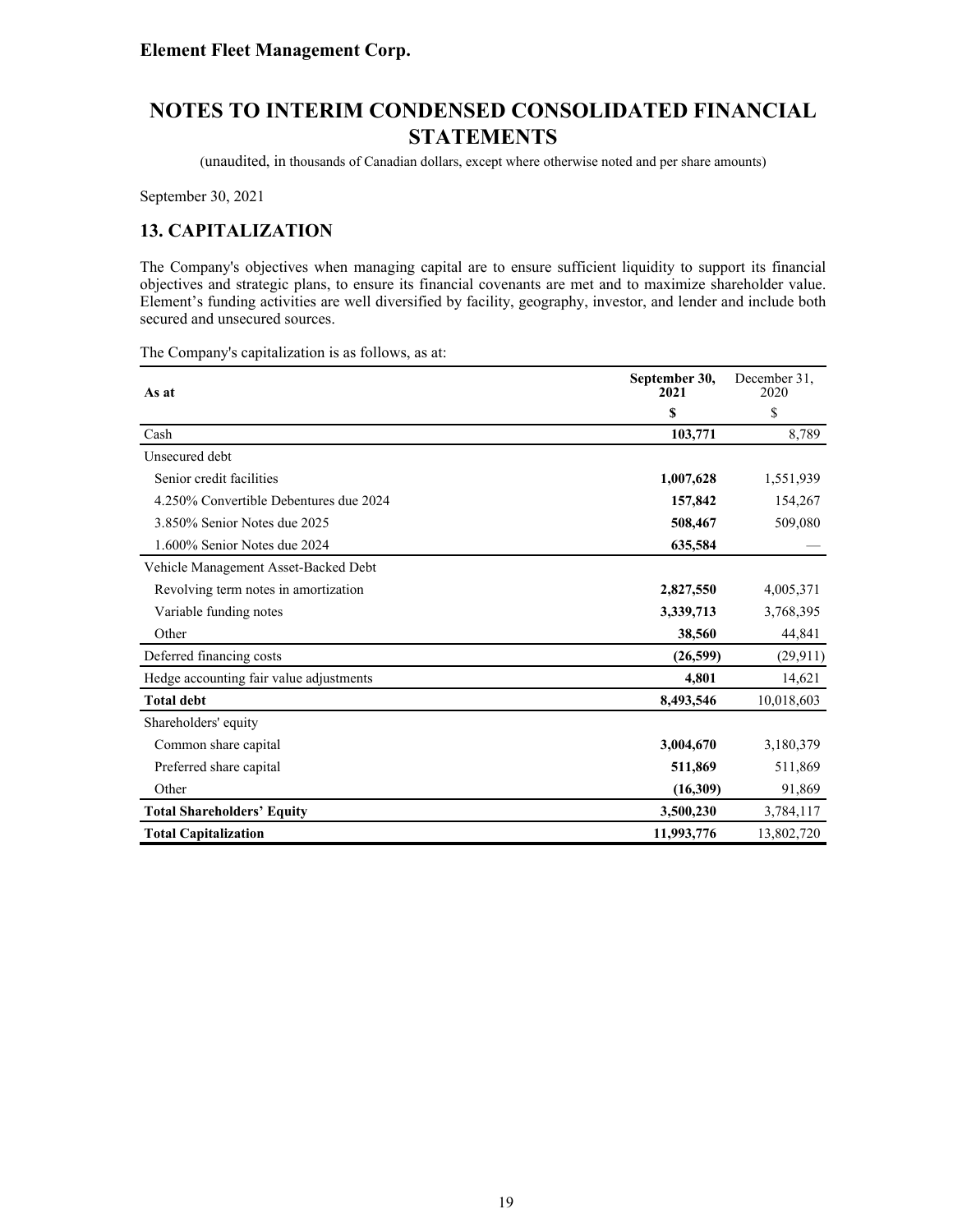(unaudited, in thousands of Canadian dollars, except where otherwise noted and per share amounts)

September 30, 2021

# **14. GEOGRAPHIC INFORMATION**

The Company primarily operates in the US and Canada, Australia and New Zealand, and Mexico.

Selected geographic assets are as follows:

|                                                   | As at September 30, 2021                                   |           |                        |            |                  | As at December 31, 2020         |           |            |
|---------------------------------------------------|------------------------------------------------------------|-----------|------------------------|------------|------------------|---------------------------------|-----------|------------|
|                                                   | Australia<br><b>US</b> and<br>and New<br>Zealand<br>Canada |           | <b>Total</b><br>Mexico |            | US and<br>Canada | Australia<br>and New<br>Zealand | Mexico    | Total      |
|                                                   | S                                                          | S         | S                      | \$         | S                | ¢                               | \$        | S          |
| <b>Select assets</b>                              |                                                            |           |                        |            |                  |                                 |           |            |
| Finance receivables                               | 6,845,918                                                  | 391.264   | 443,794                | 7,680,976  | 8,675,701        | 410,268                         | 475,653   | 9,561,622  |
| Equipment under operating leases                  | 32,990                                                     | 1,278,906 | 912.974                | 2,224,870  | 43,255           | 1,334,370                       | 779.602   | 2,157,227  |
| Goodwill and intangible assets                    | 2.008.761                                                  | 29,737    | 5,954                  | 2,044,452  | 2,002,565        | 32,090                          | 3,064     | 2,037,719  |
| Property, equipment and leasehold<br>improvements | 71.389                                                     | 13.393    | 12,841                 | 97,623     | 82,572           | 17,478                          | 12,302    | 112,352    |
|                                                   | 8.959.058                                                  | 1.713.300 | 1.375.563              | 12,047,921 | 10.804.093       | 1.794.206                       | 1.270.621 | 13,868,920 |

Geographic selected assets are based on the location of the assets.

### **15. LEASES**

The Company leases its office space and certain office equipment. The Company accounts for the lease components (fixed payments including rent and variable payments that depend on an index or rate) separately from the non-lease components (e.g. common-area maintenance costs).

Most leases include one or more options to renew, with renewal terms that can extend the lease term from one to 10 years or more. The exercise of lease renewal options is at the sole discretion of the Company and is included in determining the lease liability and right-of-use asset if the Company assesses it is highly likely to exercise the lease renewal options at the inception of the lease. Subsequent to the inception of the lease, management continues to evaluate the likelihood of exercising the lease renewal options to ensure it aligns with the Company's business strategy. Adjustments to the lease liability and right-of-use asset as a result of a modification to the expected lease term are made in accordance with IFRS 16.

The depreciable life of assets and leasehold improvements are limited by the expected lease term, unless there is a transfer of title or purchase option reasonably certain of exercise. Certain of the Company's leases include rental payments adjusted periodically for inflation. The Company's lease agreements do not contain any material residual value guarantees or material restrictive covenants.

Management evaluates all facilities to ensure the Company's footprint continues to support business activities, employees and client needs. In support of this and to align with the Company's growth strategy, the Company closed certain facilities in the US, Canada, Australia and New Zealand during the year-ended December 31, 2020. As a result, the Company recorded an impairment charge of \$4,113 through Transformation on the right of use, property, plant, and equipment assets at the closed facilities. The remaining lease liability for the closed facilities was \$2,941 as at September 30, 2021 (December 31, 2020 - \$3,580).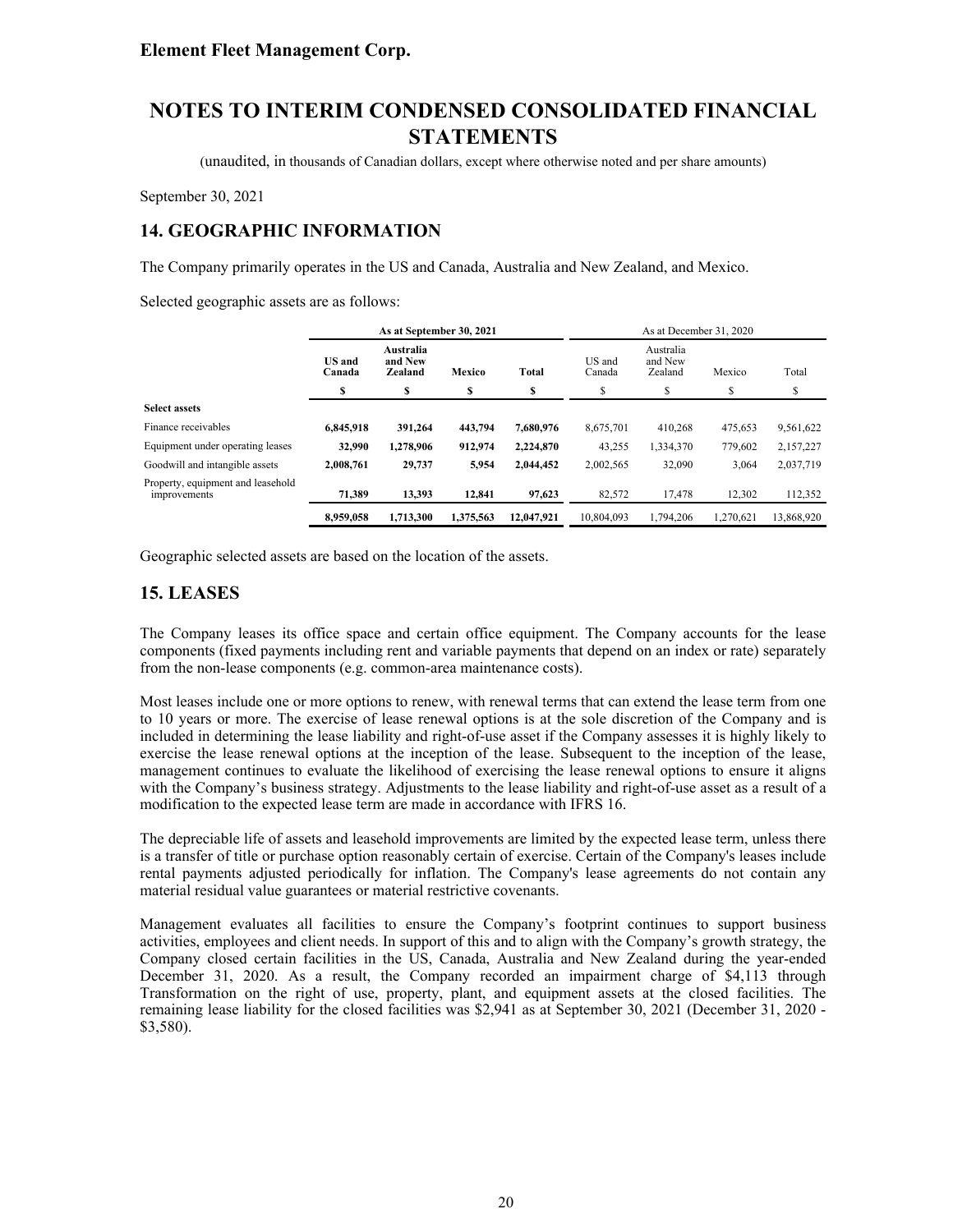# **NOTES TO INTERIM CONDENSED CONSOLIDATED FINANCIAL STATEMENTS**

(unaudited, in thousands of Canadian dollars, except where otherwise noted and per share amounts)

September 30, 2021

|                    |                                                                               | As at<br>September 30,<br>2021 | As at December<br>31, 2020 |
|--------------------|-------------------------------------------------------------------------------|--------------------------------|----------------------------|
|                    |                                                                               |                                |                            |
| <b>Assets</b>      | <b>Classification</b>                                                         |                                |                            |
|                    | Right-of-use assets Buildings, net of accumulated depreciation <sup>(1)</sup> | 67,045                         | 76,607                     |
| <b>Liabilities</b> | Classification                                                                |                                |                            |
| Lease liabilities  | Accounts payable and accrued liabilities                                      | 75,272                         | 84.970                     |

1. As at September 30, 2021, right-of-use assets are recorded net of accumulated amortization of \$38,948 (December 31, 2020 - \$31,134).

|                               |                                  | Three-month period ended |                       | Nine-month period ended |                       |  |  |
|-------------------------------|----------------------------------|--------------------------|-----------------------|-------------------------|-----------------------|--|--|
|                               |                                  | September 30,<br>2021    | September 30.<br>2020 | September 30,<br>2021   | September 30.<br>2020 |  |  |
| Lease cost                    | <b>Classification</b>            | S                        |                       | S                       |                       |  |  |
| Amortization of leased assets | Depreciation and<br>amortization | 2,817                    | 3,255                 | 8.640                   | 10,466                |  |  |
| Interest on lease liabilities | Interest expense                 | 560                      | 712                   | 1.722                   | 2,197                 |  |  |
| Net lease cost                |                                  | 3.377                    | 3.967                 | 10.362                  | 12,663                |  |  |

| <b>Maturity of lease liabilities</b>          | As at September 30, 2021<br>\$ |                            |  |  |
|-----------------------------------------------|--------------------------------|----------------------------|--|--|
| 2021                                          |                                | 2,795                      |  |  |
| 2022                                          |                                | 11,653                     |  |  |
| 2023                                          |                                | 10,400                     |  |  |
| 2024                                          |                                | 5,975                      |  |  |
| 2025                                          |                                | 4,445                      |  |  |
| Thereafter                                    |                                | 40,004                     |  |  |
| Lease Term and Discount Rate                  | As at September<br>30, 2021    | As at December<br>31, 2020 |  |  |
| Weighted-average remaining lease term (years) | 11.5                           | 11.6                       |  |  |

Weighted-average discount rate 2.95 % 2.95 % 2.95 % 2.95 % 2.95 % 2.95 % 2.95 % 2.95 % 2.95 % 2.95 % 2.95 % 2.95 % 2.95 % 2.95 % 2.95 % 2.95 % 2.95 % 2.95 % 2.95 % 2.95 % 2.95 % 2.95 % 2.95 % 2.95 % 2.95 % 2.95 % 2.95 % 2.

### **16. FAIR VALUE OF FINANCIAL INSTRUMENTS**

Fair value is defined as the price that would be received to sell an asset, or paid to transfer a liability, between market participants in an orderly transaction in the principal market at the measurement date under current market conditions (i.e., the exit price). The determination of fair value requires judgment and is based on market information, where available and appropriate. Fair value measurements are categorized into three levels within a fair value hierarchy (Level 1, 2, or 3) based on the valuation inputs used in measuring the fair value, as outlined below.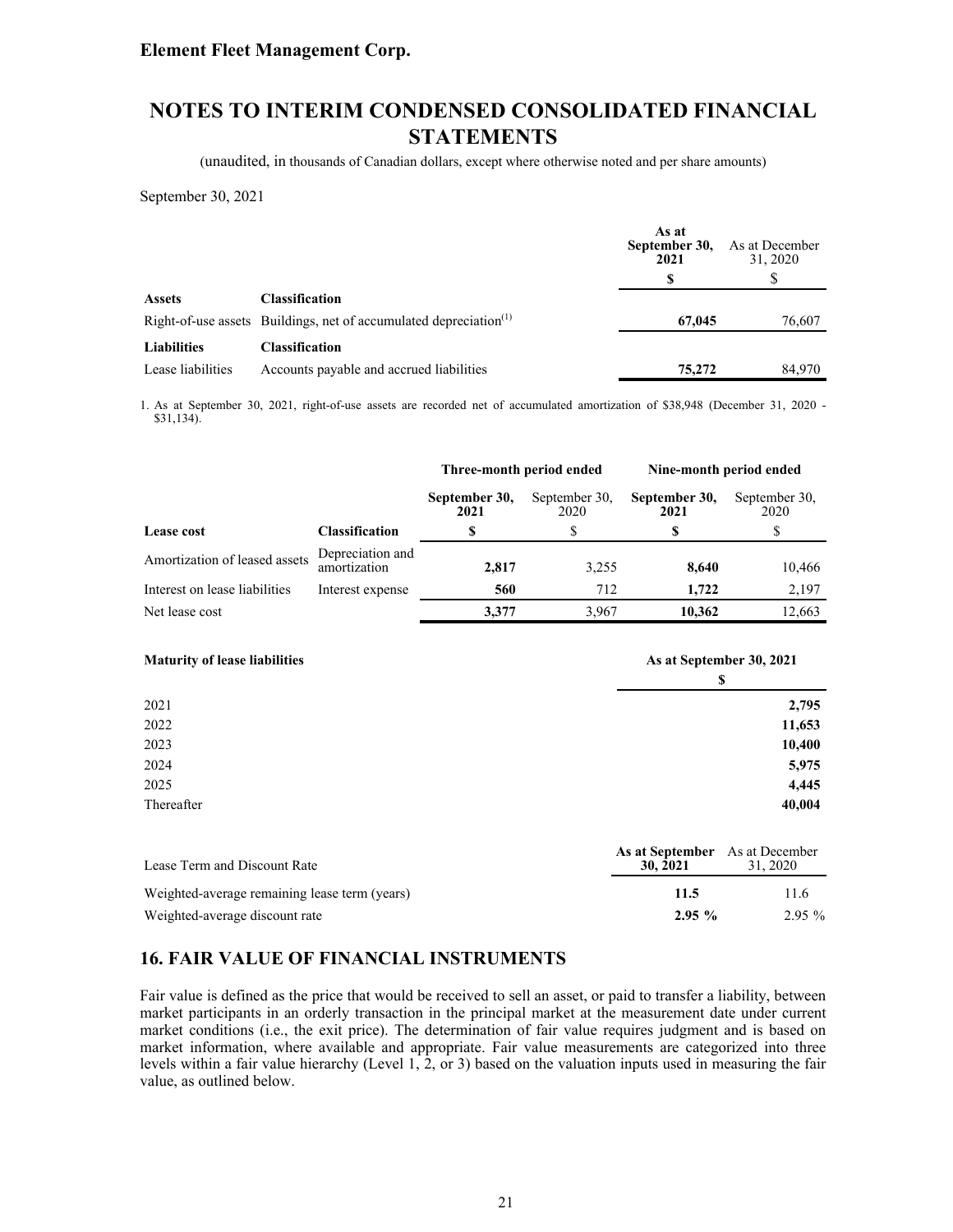(unaudited, in thousands of Canadian dollars, except where otherwise noted and per share amounts)

September 30, 2021

- Level 1 Unadjusted quoted market prices in active markets for identical assets or liabilities the Company can access at the measurement date. Bid prices, ask prices or prices within the bid and ask, which are the most representative of the fair value, are used as appropriate to measure fair value. Fair value is best evidenced by an independent quoted market price for the same instrument in an active market. An active market is one where transactions are occurring with sufficient frequency and volume to provide quoted prices on an ongoing basis.
- Level 2 Quoted prices for identical assets or liabilities in markets that are inactive or observable market quotes for similar instruments, or use of valuation techniques where all significant inputs are observable. Inactive markets may be characterized by a significant decline in the volume and level of observed trading activity or through large or erratic bid/offer spreads. In instances where traded markets do not exist or are not considered sufficiently active, we measure fair value using valuation models.
- Level  $3 -$  Non-observable or indicative prices or use of valuation techniques where one or more significant inputs are non-observable.

### **Valuation methods and assumptions**

#### **Finance lease receivables, finance loan receivables, and borrowings on finance receivables**

The assertion that the carrying value of the finance receivables and borrowings approximates fair value requires the use of estimates and significant judgment. The finance receivables securing the borrowings were credit scored based on an internal model that is not used in market transactions. They comprise a large number of transactions with commercial clients in different businesses, are secured by liens on various types of equipment and may be guaranteed by third parties and cross collateralized. The fair value of any receivable would be affected by a potential buyer's assessment of the transaction's credit quality, collateral value, guarantees, payment history, yield, term, documents and other legal matters, and other subjective considerations. Value received in a fair market sale transaction would be based on the terms of the sale, the buyer's views of the economic and industry conditions, the Company's and the buyer's tax considerations, and other factors.

#### **Convertible debentures**

The debt component of convertible debentures is recorded at fair value on initial recognition and subsequently carried at amortized cost. The fair market value of the debt component is calculated by discounting the stream of remaining payments at 5.50%, which represents the rate of interest prevailing for instruments of similar terms and risks without the conversion feature.

#### **Derivatives**

The fair values of derivatives are determined by the derivative counterparty using the related interest rate swap curves, foreign exchange forward values, intrinsic values and/or the Company's stock price for the total return swaps.

#### **Investments**

The fair value through profit and loss ("FVTPL") investments are valued based on bids received in the private market or using valuation techniques and/or inputs that are based on unobservable market data.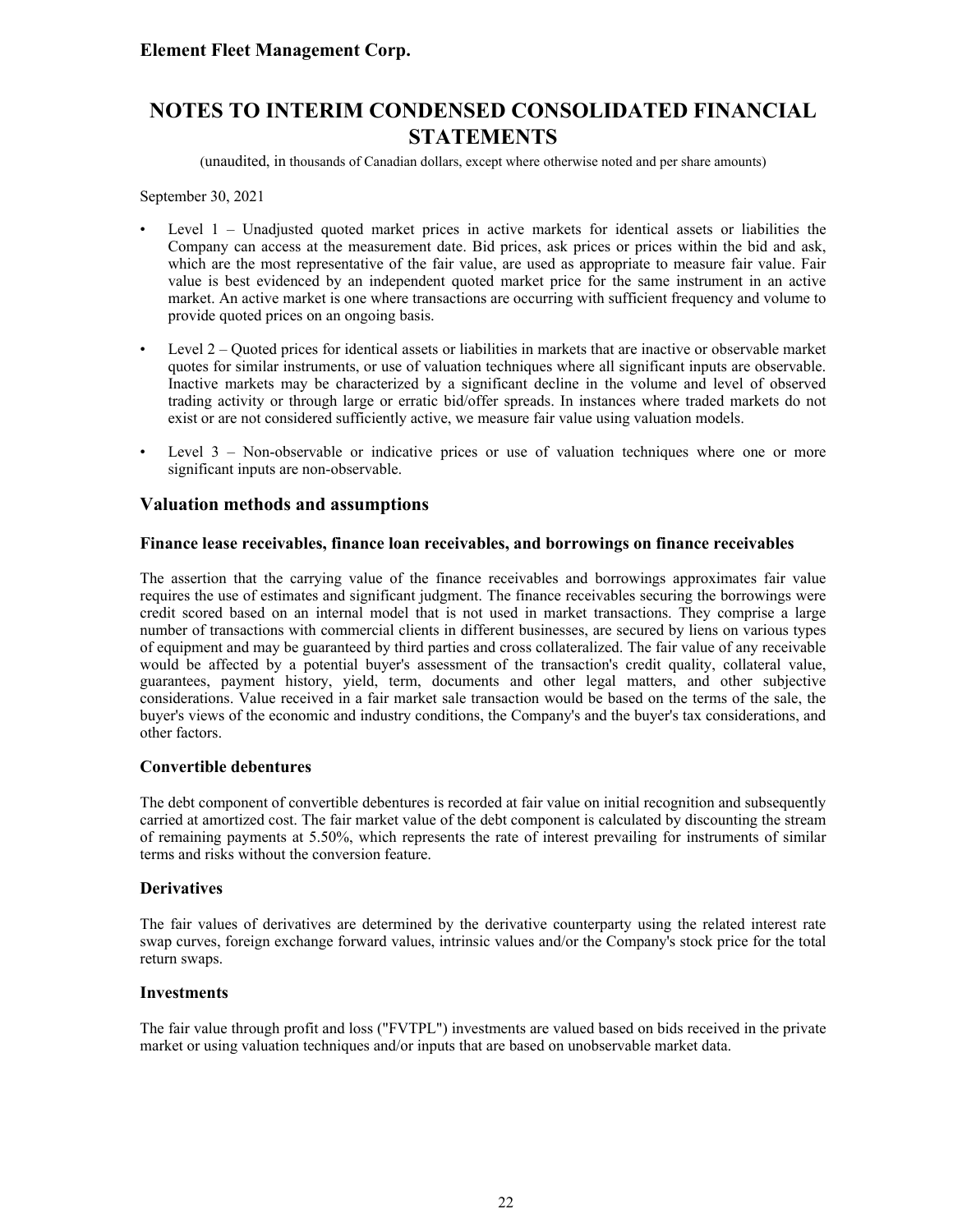(unaudited, in thousands of Canadian dollars, except where otherwise noted and per share amounts)

September 30, 2021

#### **Accounts receivable, accounts payable, and accrued liabilities**

The carrying value of the accounts receivable, accounts payable, and accrued liabilities approximates their fair value.

The tables below summarize the Company's fair value measurement hierarchy for its financial assets and financial liabilities. There were no transfers between Level 2 and Level 3 for the years presented and there were no significant changes in valuation techniques or the range of significant non-observable inputs used in measuring the Company's Level 3 financial assets and liabilities during the year.

|                                             |                   |                                  | As at September 30, 2021              |                                     |              |
|---------------------------------------------|-------------------|----------------------------------|---------------------------------------|-------------------------------------|--------------|
|                                             |                   | Level 1                          | Level 2                               | Level 3                             |              |
|                                             | Carrying<br>value | <b>Ouoted</b><br>market<br>price | <b>Observable</b><br>market<br>inputs | Non-<br>observable<br>market inputs | <b>Total</b> |
|                                             | \$                | \$                               | \$                                    | S                                   | \$           |
| <b>Financial assets</b>                     |                   |                                  |                                       |                                     |              |
| Assets not carried at fair value            |                   |                                  |                                       |                                     |              |
| Cash                                        | 103,771           | 103,771                          |                                       |                                     | 103,771      |
| Finance lease receivables                   | 7,565,643         |                                  |                                       | 7,565,643                           | 7,565,643    |
| Finance loans receivables                   | 115,333           |                                  |                                       | 115,333                             | 115,333      |
| Accounts receivable and other assets        | 160,427           |                                  |                                       | 160,427                             | 160,427      |
| Assets held at fair value                   |                   |                                  |                                       |                                     |              |
| Derivative financial assets                 |                   |                                  |                                       |                                     |              |
| Interest rate swaps                         | 14,532            |                                  | 14,532                                |                                     | 14,532       |
| Interest rate caps                          | 13                |                                  | 13                                    |                                     | 13           |
| Equity swaps                                | 6,651             |                                  | 6,651                                 |                                     | 6,651        |
| Investments classified as FVTPL             | 12,692            |                                  |                                       | 12,692                              | 12,692       |
| <b>Total financial assets</b>               | 7,979,062         | 103,771                          | 21,196                                | 7,854,095                           | 7,979,062    |
| <b>Financial liabilities</b>                |                   |                                  |                                       |                                     |              |
| Liabilities not carried at fair value       |                   |                                  |                                       |                                     |              |
| Accounts payable and accrued<br>liabilities | 1,003,874         |                                  |                                       | 1,003,874                           | 1,003,874    |
| Borrowings on finance receivables           | 8,335,704         |                                  |                                       | 8,335,704                           | 8,335,704    |
| Convertible debentures                      | 157,842           |                                  | 166,332                               |                                     | 166,332      |
| Liabilities held at fair value              |                   |                                  |                                       |                                     |              |
| Derivative financial liabilities            |                   |                                  |                                       |                                     |              |
| Interest rate swaps                         | 30,590            |                                  | 30,590                                |                                     | 30,590       |
| <b>Total financial liabilities</b>          | 9,528,010         |                                  | 196,922                               | 9,339,578                           | 9,536,500    |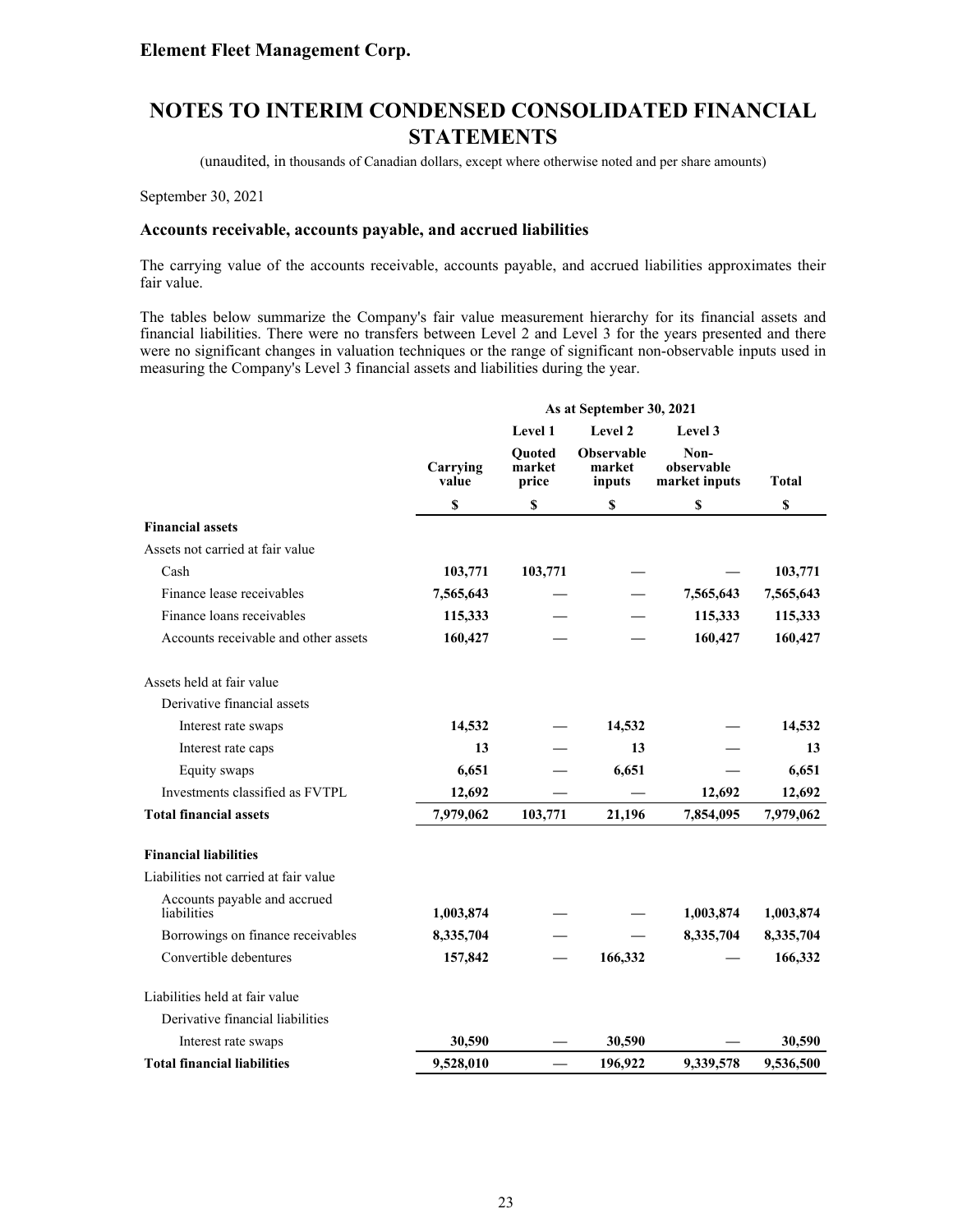# **NOTES TO INTERIM CONDENSED CONSOLIDATED FINANCIAL STATEMENTS**

(unaudited, in thousands of Canadian dollars, except where otherwise noted and per share amounts)

September 30, 2021

|                                             |                   | As at December 31, 2020   |                                |                                     |            |  |  |
|---------------------------------------------|-------------------|---------------------------|--------------------------------|-------------------------------------|------------|--|--|
|                                             |                   | Level 1                   | Level 2                        | Level 3                             |            |  |  |
|                                             | Carrying<br>value | Quoted<br>market<br>price | Observable<br>market<br>inputs | Non-<br>observable<br>market inputs | Total      |  |  |
|                                             | \$                | \$                        | \$                             | \$                                  | \$         |  |  |
| <b>Financial assets</b>                     |                   |                           |                                |                                     |            |  |  |
| Assets not carried at fair value            |                   |                           |                                |                                     |            |  |  |
| Cash                                        | 8,789             | 8,789                     |                                |                                     | 8,789      |  |  |
| Finance lease receivables                   | 9,460,104         |                           |                                | 9,460,104                           | 9,460,104  |  |  |
| Finance loans receivables                   | 101,518           |                           |                                | 101,518                             | 101,518    |  |  |
| Accounts receivable and other assets        | 221,129           |                           |                                | 221,129                             | 221,129    |  |  |
| Assets held at fair value                   |                   |                           |                                |                                     |            |  |  |
| Derivative financial assets                 |                   |                           |                                |                                     |            |  |  |
| Interest rate swaps                         | 46,655            |                           | 46,655                         |                                     | 46,655     |  |  |
| Interest rate caps                          | 80                |                           | 80                             |                                     | 80         |  |  |
| <b>Equity Swaps</b>                         | 6,894             |                           | 6,894                          |                                     | 6,894      |  |  |
| Investments classified as FVTPL             | 5,823             |                           |                                | 5,823                               | 5,823      |  |  |
| <b>Total financial assets</b>               | 9,850,992         | 8,789                     | 53,629                         | 9,788,574                           | 9,850,992  |  |  |
| <b>Financial liabilities</b>                |                   |                           |                                |                                     |            |  |  |
| Liabilities not carried at fair value       |                   |                           |                                |                                     |            |  |  |
| Accounts payable and accrued<br>liabilities | 1,062,610         |                           |                                | 1,062,610                           | 1,062,610  |  |  |
| Borrowings on finance receivables           | 9,864,336         |                           |                                | 9,864,336                           | 9,864,336  |  |  |
| Convertible debentures                      | 154,267           |                           | 165,000                        |                                     | 165,000    |  |  |
| Liabilities held at fair value              |                   |                           |                                |                                     |            |  |  |
| Derivative financial liabilities            |                   |                           |                                |                                     |            |  |  |
| Interest rate swaps                         | 68,282            |                           | 68,282                         |                                     | 68,282     |  |  |
| <b>Total financial liabilities</b>          | 11,149,495        |                           | 233,282                        | 10,926,946                          | 11,160,228 |  |  |

### **17. RESTRUCTURING AND TRANSFORMATION**

For the three- and nine-month periods ended September 30, 2021, the Company recorded transformation expenses of nil, (three- and nine-month periods ended September 30, 2020 - \$24,213 and \$57,871, respectively). All amounts have been paid or expect to be paid by the end of 2021 with the exception of accrued operating expenses on closed facilities for \$1,978, included in Other, which will be paid out over the remaining term of the lease.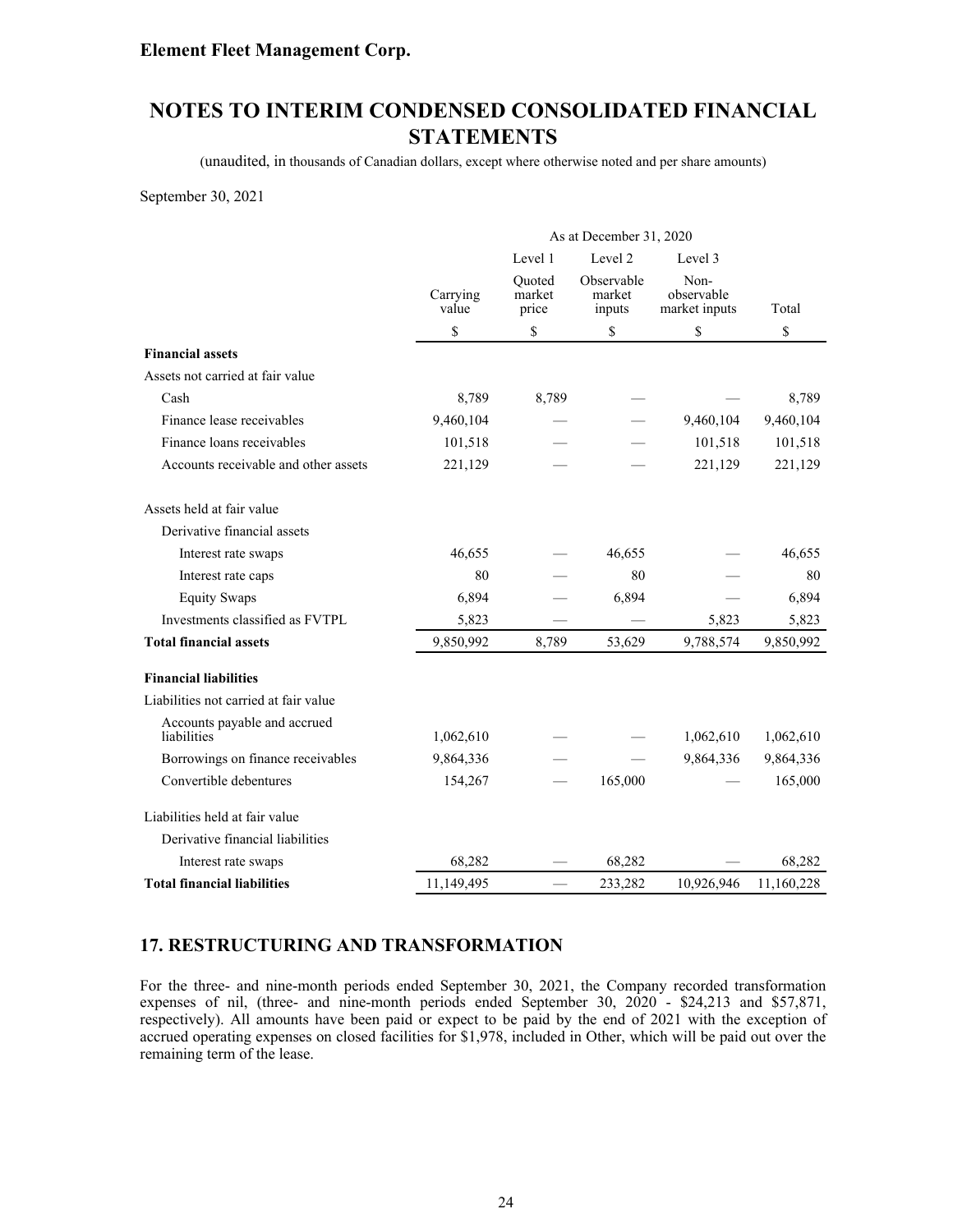# **NOTES TO INTERIM CONDENSED CONSOLIDATED FINANCIAL STATEMENTS**

(unaudited, in thousands of Canadian dollars, except where otherwise noted and per share amounts)

#### September 30, 2021

Transformation and restructuring expenses for the three- and nine-month periods ended:

|                             | 2021 | 2020   | September 30, September 30, September 30,<br>2021 | September 30,<br>2020 |
|-----------------------------|------|--------|---------------------------------------------------|-----------------------|
| <b>Nature of expenses</b>   |      |        |                                                   |                       |
| Severance                   |      | 8.576  |                                                   | 14,347                |
| Professional fees and other |      | 15.637 |                                                   | 43.524                |
| Total                       |      | 24.213 |                                                   | 57,871                |

Remaining unpaid liabilities related to transformation expenses.

|                           | As at<br>September 30,<br>2021 | As at December<br>31, 2020<br>S |  |
|---------------------------|--------------------------------|---------------------------------|--|
| <b>Nature of expenses</b> | S                              |                                 |  |
| Severance                 | 1,879                          | 9,136                           |  |
| Professional fees         | 660                            | 22,884                          |  |
| Other                     | 1.978                          | 2,881                           |  |
| <b>Total</b>              | 4,517                          | 34,901                          |  |

### **18. SYNDICATIONS**

The following represents the detail of the Company's syndicated assets.

|                                 |                                          | As at<br>September 30,<br>2021 | As at December<br>31, 2020 |
|---------------------------------|------------------------------------------|--------------------------------|----------------------------|
|                                 | <b>Classification</b>                    |                                |                            |
| Allowance for early termination | Accounts payable and accrued liabilities | 20,637                         | 12,835                     |
| Deferred servicing fee          | Finance receivables                      | 578                            | 814                        |

|                                        |                          | Three-month period ended |         | Nine-month period ended                           |           |  |
|----------------------------------------|--------------------------|--------------------------|---------|---------------------------------------------------|-----------|--|
|                                        |                          | September 30,<br>2021    | 2020    | September 30, September 30, September 30,<br>2021 | 2020      |  |
|                                        | <b>Classification</b>    |                          |         |                                                   |           |  |
| Syndication revenue, net               | Syndication revenue, net | 13.937                   | 15.246  | 49.891                                            | 51,666    |  |
| Net book value of assets<br>syndicated | n/a                      | 521,306                  | 600.442 | 2,147,622                                         | 2,192,614 |  |

### **19. COMPARATIVE FIGURES**

Certain comparative figures have been reclassified to conform to the current period's presentation.